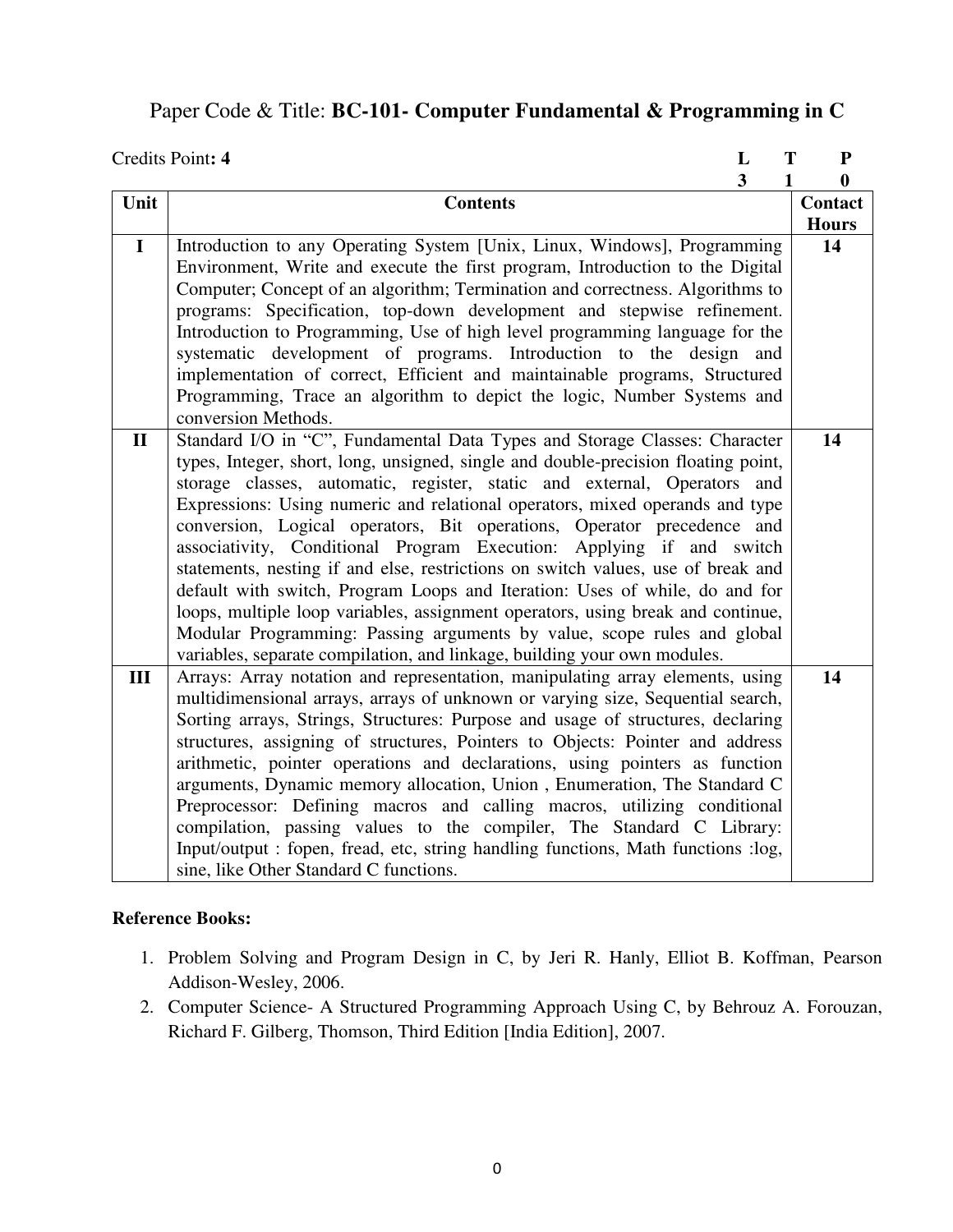### Paper Code & Title: **BC-102-Language & Communication**

|              | Credits Point: 4<br>T<br>L                                                     | ${\bf P}$        |
|--------------|--------------------------------------------------------------------------------|------------------|
|              | 3                                                                              | $\boldsymbol{0}$ |
| Unit         | <b>Contents</b>                                                                | Contact          |
|              |                                                                                | <b>Hours</b>     |
| $\mathbf I$  | of Communication Technical<br>Communication:<br>Fundamentals<br>features:      | 14               |
|              | Distinction between General and Technical communication; Language as a tool    |                  |
|              | of communication; Levels of communication: Interpersonal, Organizational,      |                  |
|              | Mass communications; The flow of Communication: Downward, Upward,              |                  |
|              | Lateral of Horizontal (Peer group): Importance of technical communication;     |                  |
|              | Barriers to Communication.                                                     |                  |
| $\mathbf{I}$ | Constituents of Technical Written Communication Words and Phrases: Word        | 14               |
|              | formation. Synonyms and Antonyms; Homophones; Select vocabulary of about       |                  |
|              | 500-1000 New words; Correct Usage: all Parts of Speech; Modals; Concord;       |                  |
|              | Articles; Infinitives; Requisites of Sentence Construction: Paragraph          |                  |
|              | Development: Techniques and Methods- Inductive, Deductive, Spatial, Linear,    |                  |
|              | Chronological etc; The Art of Condensation-various steps. Business             |                  |
|              | Communication Principles, Sales & Credit letters; Claim and Adjustment         |                  |
|              | Letters; Job application and Resumes. Reports: Types; Significance; Structure, |                  |
|              | Style & Writing of Reports. Technical Proposal; Parts; Types; Writing of       |                  |
|              | Proposal; Significance. Negotiation & Business Presentation skills.            |                  |
| Ш            | Presentation Strategies and Listening Skills. Defining Purpose; Audience &     | 14               |
|              | Local; Organizing Contents; Preparing Outline; Audio-visual Aids; Nuances of   |                  |
|              | Delivery; Body Language; Dimensions of Speech: Syllable; Accent; Pitch;        |                  |
|              | Rhythm; Intonation; Paralinguistic features of voice; Listening Skills: Active |                  |
|              | Listening, Passive Listening. Methods for improving Listening Skills.          |                  |
|              |                                                                                |                  |

### **Reference Books:**

- 1. Communication Skills for Engineers and Scientists, Sangeeta Sharma et.al. PHI Learning Pvt.Ltd, 2011, New Delhi.
- 2. Business Correspondence and Report Writing by Prof. R.C.Sharma & Krishna Mohan, Tata McGraw Hill & Co.Ltd.,2001, New Delhi.

### **Text Books:**

- 1. Improve Your Writing ed. V.N. Arora and Laxmi Chandra, Oxford Univ. Press, 2001, New Delhi.
- 2. Technical Communication: A Practical Approach: Madhu Rani and Seema Verma- Acme Learning, New Delhi-2011
- 3. Technical Communication- Principles and Practices by Meenakshi Raman & Sangeeta Sharma, Oxford Univ. Press,2007, New Delhi.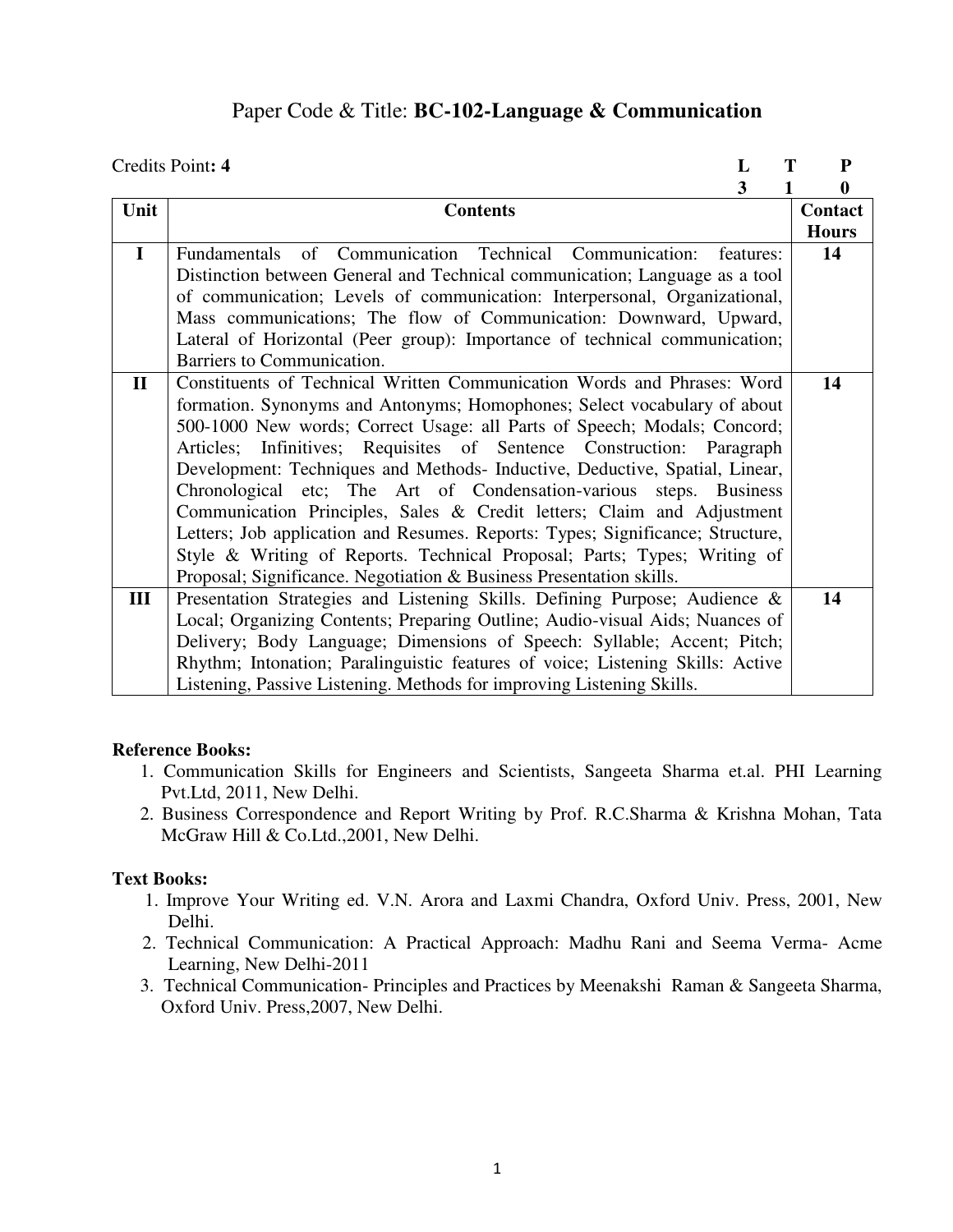## Paper Code & Title: **BC-103:- Computer Organization**

|              | Credits Point: 4                                                                | P            |
|--------------|---------------------------------------------------------------------------------|--------------|
|              | 3                                                                               | 0            |
| Unit         | <b>Contents</b>                                                                 | Contact      |
|              |                                                                                 | <b>Hours</b> |
| $\mathbf{I}$ | Register Transfer Language, Bus and Memory Transfers, Bus Architecture, Bus     | 14           |
|              | Arbitration, Arithmetic Logic, Shift Micro operation, Arithmetic Logic Shift    |              |
|              | Unit, Design of Fast address, Arithmetic Algorithms (addition, subtraction,     |              |
|              | Booth Multiplication), IEEE standard for Floating point numbers. Hardwired $\&$ |              |
|              | Micro Programmed (Control Unit): Fundamental Concepts (Register Transfers,      |              |
|              | Performing of arithmetic or logical operations, Fetching a word from memory,    |              |
|              | storing a word in memory), Execution of a complete instruction, Multiple-Bus    |              |
|              | organization.                                                                   |              |
| $\mathbf{I}$ | Hardwired Control, Micro programmed control (Microinstruction, Micro-           | 14           |
|              | program sequencing, Wide-Branch addressing, Microinstruction with Next          |              |
|              | address field, Prefetching Microinstruction). Processor Organization: General   |              |
|              | register organization, Stack organization, Addressing mode, Instruction format, |              |
|              | Data transfer & manipulations, Program Control, Reduced Instruction Set         |              |
|              | Computer. I/O Interface, Modes of transfer, Interrupts & Interrupt handling,    |              |
|              | Direct Memory access, Input-Output processor, Serial Communication.             |              |
| III          | Memory Organization: Memory Hierarchy, Main Memory (RAM and ROM                 | 14           |
|              | Chips), organization of 2D and 21/2D, Auxiliary memory, Cache memory,           |              |
|              | Virtual Memory, Memory management hardware.                                     |              |

### **Reference Books:**

- 1. Computer Organization, Vravice, Zaky & Hamacher (TMH Publication).
- 2. Structured Computer Organization, Tannenbaum (PHI).
- 3. Computer Organization, Stallings (PHI).
- 4. Computer Organization, John P.Hayes (McGraw Hill).

### **Text Book:**

1. Computer System Architecture, M. Mano (PHI).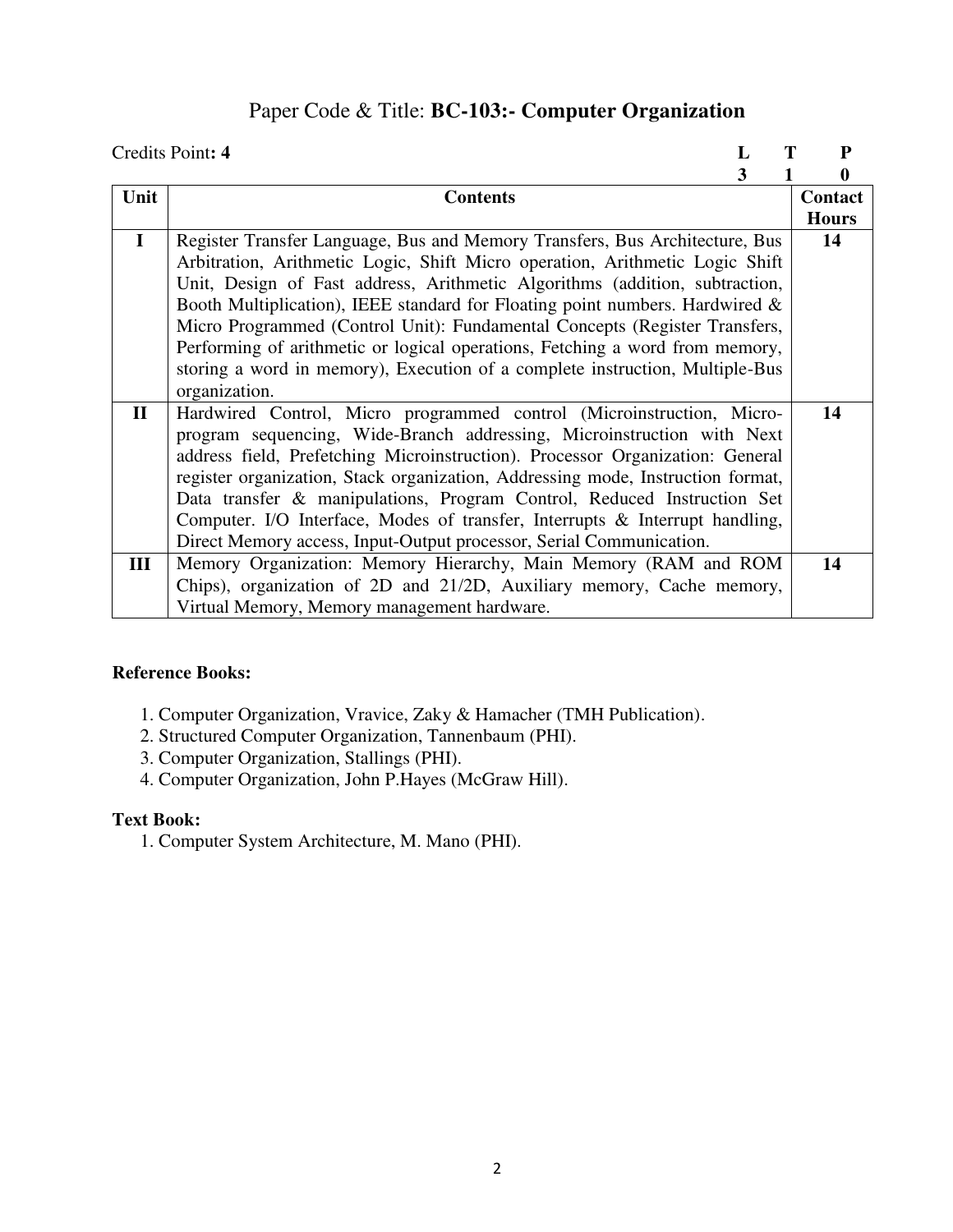## Paper Code & Title: **BC-104:-Discrete Mathematics**

|              | Credits Point: 4                                                                     | P            |
|--------------|--------------------------------------------------------------------------------------|--------------|
|              | 3                                                                                    | 0            |
| Unit         | <b>Contents</b>                                                                      | Contact      |
|              |                                                                                      | <b>Hours</b> |
| $\mathbf I$  | Set Theory: Definition of sets, countable and uncountable sets, Venn Diagrams,       | 14           |
|              | proofs of some general identities on sets. Relation: Definition, types of relation,  |              |
|              | composition of relations, Pictorial representation of relation, equivalence          |              |
|              | relation, partial ordering relation. Function: Definition, type of functions, one to |              |
|              | one, into and onto function, inverse function, composition of functions,             |              |
|              | recursively defined functions.                                                       |              |
| $\mathbf{I}$ | Mathematical Induction: Piano's axioms, Mathematical Induction Discrete              | 14           |
|              | Numeric Functions and Generating functions Simple Recurrence relation with           |              |
|              | constant coefficients, Linear recurrence relation without constant coefficients.     |              |
|              | Algebraic Structures: Properties, Semi group, Monoid, Group, Abelian group,          |              |
|              | properties of group, Subgroup, Cyclic group, cosets, Permutation groups,             |              |
|              | Homomorphism, Isomorphism and Automorphism of groups.                                |              |
| III          | Propositional Logic: Preposition, First order logic, Basic logical operations,       | 14           |
|              | Tautologies, Contradictions, Algebra of Proposition, Logical implication,            |              |
|              | Logical equivalence, Normal forms, Inference Theory, Predicates and                  |              |
|              | quantifiers, Posets, Hasse Diagram and Lattices: Introduction, ordered set,          |              |
|              | Hasse diagram of partially, ordered set, isomorphic ordered set, well ordered set,   |              |
|              | properties of Lattices, and complemented lattices.                                   |              |

### **Reference Books:**

- 1. Chowdhary, K. R. "Fundamentals of discrete Mathematical Structures", 2Ed, PHI Learning.
- 2. Liptschutz, Seymour, "Discrete Mathematics", TMH.
- 3. Kenneth H. Rosen, "Discrete Mathematics and its applications", TMH.

### **Text Books:**

1. Trembley, J.P & R. Manohar, "Discrete Mathematical Structure with Application toComputer Science", TMH.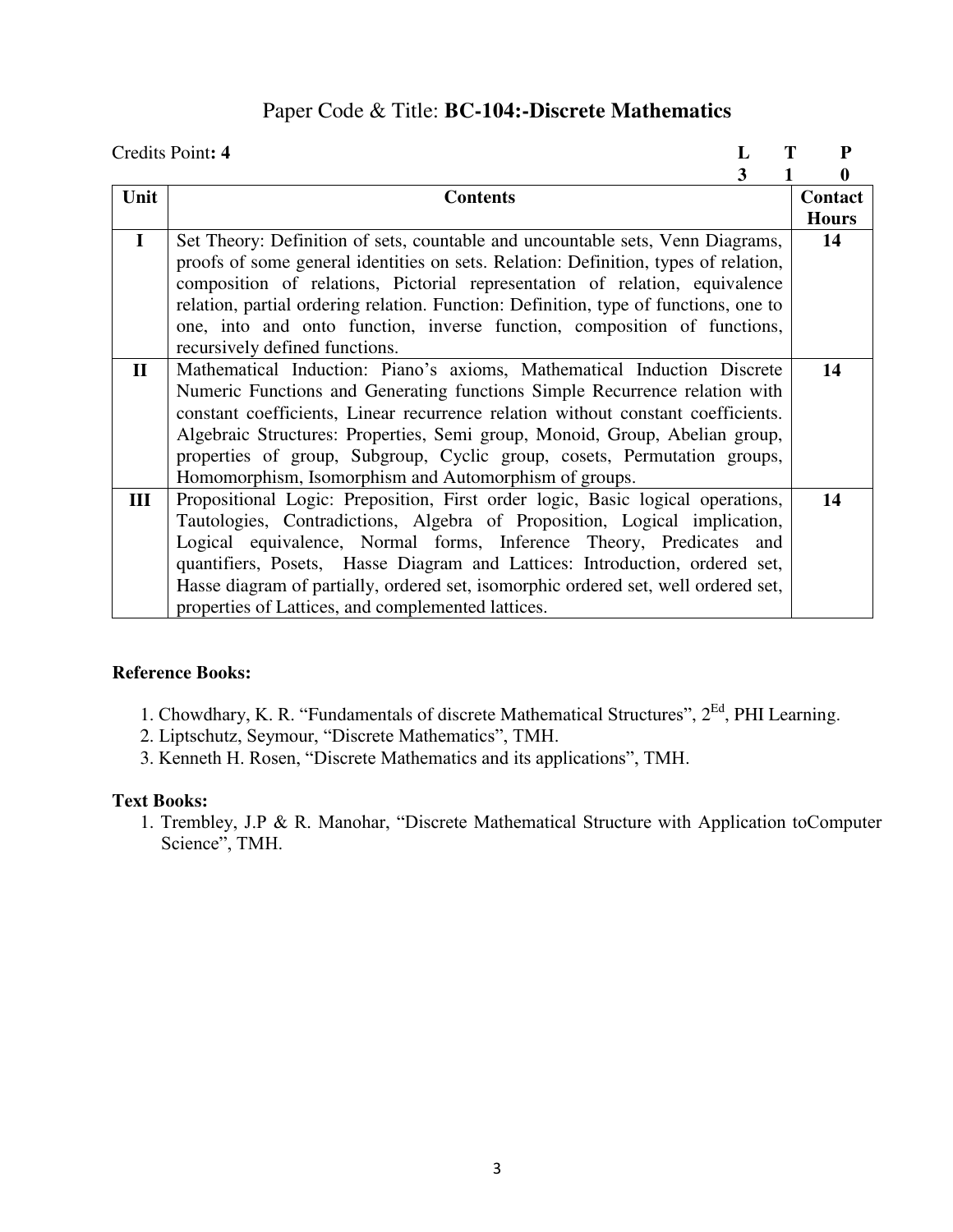# Paper Code & Title: **BC-105:-Principle of Management**

|              | Credits Point: 4                                                               | P            |
|--------------|--------------------------------------------------------------------------------|--------------|
|              | 3                                                                              | 0            |
| Unit         | <b>Contents</b>                                                                | Contact      |
|              |                                                                                | <b>Hours</b> |
| $\bf{I}$     | Evolution of Management: - Contribution of Taylor, Mayo & Fayol, Different     | 14           |
|              | approaches of management, role of manager, tasks of a professional manager,    |              |
|              | Management & its functions. Level of Management, managerial skills at various  |              |
|              | levels. Planning & Decision making: - Definition, Nature for planning,         |              |
|              | importance, Process of planning, decision making, nature importance & process, |              |
|              | types of plans.                                                                |              |
| $\mathbf{I}$ | Organization & staffing: - Definition, organizing process, importance of       | 14           |
|              | organizing, Departmentation manpower planning, Recruitment, Selection,         |              |
|              | Training & promotion. Directing & Leadership:- X Theory, & Y Theory,           |              |
|              | Hawthorne & Tinstone studies Leadership. Definition, Stogdill trait theory,    |              |
|              | Managerial grid, Fiedlers contingency approach.                                |              |
| III          | Motivation – Meaning, Missions, Herzberg's theory, V Room's expectancy         | 14           |
|              | theory & Porter & Lawler model of Motivation. Communication & control          |              |
|              | Communication Definition, importance, process, types, factors affecting        |              |
|              | communication methods, barriers & remedies.                                    |              |

- 1. Principles & Practice of Management L. M. Prasad
- 2. Management Theory & Practice C. B. Gupta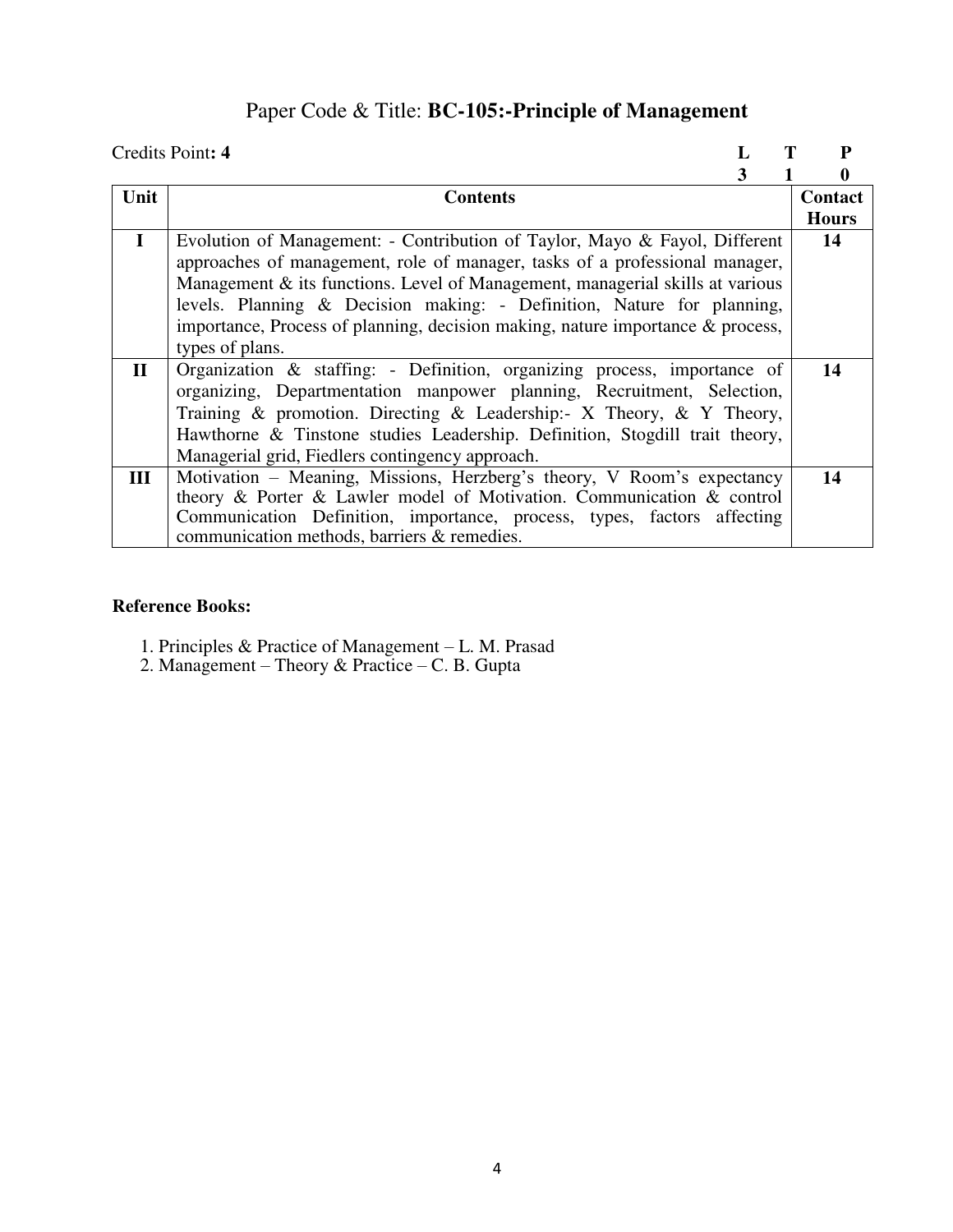### Paper Code & Title: **BC-201-Data Structure using 'C'**

|              | Credits Point: 4<br>L                                                                                                                              | T<br>${\bf P}$        |
|--------------|----------------------------------------------------------------------------------------------------------------------------------------------------|-----------------------|
|              | 3                                                                                                                                                  | 1<br>$\boldsymbol{0}$ |
| Unit         | <b>Contents</b>                                                                                                                                    | <b>Contact</b>        |
|              |                                                                                                                                                    | <b>Hours</b>          |
| $\mathbf I$  | Introduction: Basic Terminology, Elementary Data Organization, Data Structure                                                                      | 14                    |
|              | operations, Algorithm Complexity and Time-Space trade-off Arrays: Array                                                                            |                       |
|              | Definition, Representation and Analysis, Single and Multidimensional Arrays,                                                                       |                       |
|              | address calculation, application of arrays, Character String in C, Character string                                                                |                       |
|              | operation, Array as Parameters, Ordered List, Sparse Matrices, and Vectors.                                                                        |                       |
|              | Stacks: Array Representation and Implementation of stack, Operations on                                                                            |                       |
|              | Stacks: Push & Pop, Array Representation of Stack, Linked Representation of                                                                        |                       |
|              | Stack, Operations Associated with Stacks,                                                                                                          |                       |
|              | Application of stack: Conversion of Infix to Prefix and Postfix Expressions,                                                                       |                       |
|              | Evaluation of postfix expression using stack. Recursion: Recursive definition                                                                      |                       |
|              | and processes, recursion in C, example of recursion, Tower of Hanoi Problem,                                                                       |                       |
|              | simulating recursion. Backtracking, recursive algorithms, principles of recursion,                                                                 |                       |
| $\mathbf{I}$ | tail recursion, removal of recursion.                                                                                                              | 14                    |
|              | Queues: Array and linked representation and implementation of queues,<br>Operations on Queue: Create, Add, Delete, Full and Empty. Circular queue, |                       |
|              | Dequeue, and Priority Queue, Linked list: Representation and Implementation of                                                                     |                       |
|              | Singly Linked Lists, Two-way Header List, Traversing and Searching of Linked                                                                       |                       |
|              | List, Overflow and Underflow, Insertion and deletion to/from Linked Lists,                                                                         |                       |
|              | Insertion and deletion Algorithms, Doubly linked list, Linked List in Array,                                                                       |                       |
|              | Polynomial representation and addition, Generalized linked list, Garbage                                                                           |                       |
|              | Collection and Compaction.                                                                                                                         |                       |
| III          | Trees: Basic terminology, Binary Trees, Binary tree representation, algebraic                                                                      | 14                    |
|              | Expressions, Complete Binary Tree. Extended Binary Trees, Array and Linked                                                                         |                       |
|              | Representation of Binary trees, Traversing Binary trees, Threaded Binary trees.                                                                    |                       |
|              | Traversing Threaded Binary trees, Huffman algorithm. Searching and Hashing:                                                                        |                       |
|              | Sequential search, binary search, comparison and analysis, Hash Table, Hash                                                                        |                       |
|              | Functions, Collision Resolution Strategies, Hash Table Implementation. Sorting:                                                                    |                       |
|              | Insertion Sort, Bubble Sorting, Quick Sort, Two Way Merge Sort, Heap Sort,                                                                         |                       |
|              | Sorting on Different Keys, Practical consideration for Internal Sorting. Binary                                                                    |                       |
|              | Search Trees: Binary Search Tree (BST), Insertion and Deletion in BST,                                                                             |                       |
|              | Complexity of Search Algorithm, Path Length, AVL Trees, B-trees.                                                                                   |                       |

- 1. Y. Langsam, M. Augenstin and A. Tannenbaum, Data Structures using C and C++,Pearson Education Asia, 2nd Edition, 2002.
- 2. Ellis Horowitz, S. Sahni, D. Mehta Fundamentals of Data Structures in C++, Galgotia Book Source, New Delhi.
- 3. S. Lipschutz, Data Structures Mc-Graw Hill International Editions, 1986.
- 4. Jean-Paul Tremblay, Paul. G. Soresan, An introduction to data structures with Applications, Tata Mc-Graw Hill International Editions, 2nd Edition 1984.
- 5. A. Michael Berman, Data structures via C++, Oxford University Press, 2002.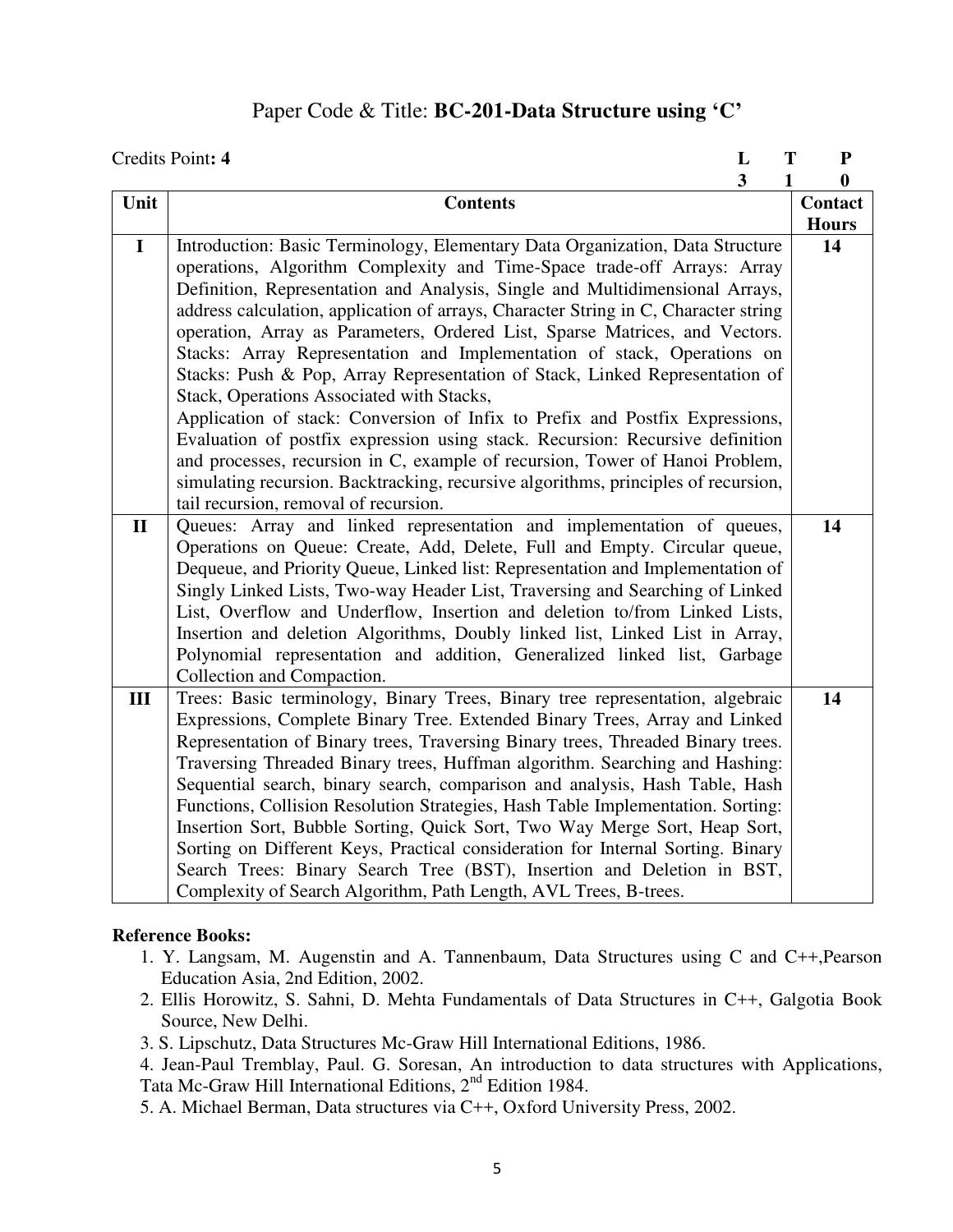## Paper Code & Title: **BC-202:-Organization Behavior**

|              | Credits Point: 4                                                                     | P            |
|--------------|--------------------------------------------------------------------------------------|--------------|
|              | 3                                                                                    | O            |
| Unit         | <b>Contents</b>                                                                      | Contact      |
|              |                                                                                      | <b>Hours</b> |
| $\mathbf{I}$ | Organizational Behavior – What is O.B., Nature and Structure and Structure of        | 14           |
|              | O.S. approaches to O.B. behaviorists frame work, social learning frame work.         |              |
|              | Basic understanding of Individual behaviors:-personality – meaning,                  |              |
|              | development, Freudian stage, Neo Freudian stage.                                     |              |
| $\mathbf{I}$ | Perception-nature, Importance, meaning, learning & perception. Attitudes &           | 14           |
|              | satisfaction:- nature, dimensions of attitudes, meaning of job satisfaction.         |              |
|              | Sources & consequences of job satisfaction. Job stress – meaning, causes &           |              |
|              | effects. Group dynamics: - Nature of Groups, types- committee organization, its      |              |
|              | nature & functions. Informal Organization structure, Informal communication          |              |
|              | system                                                                               |              |
| Ш            | Conflicts - Organizational conflicts, types of conflict, Strategies of interpersonal | 14           |
|              | conflicts. Group decision making $\&$ control:- Nature and meaning of decision       |              |
|              | making, phases of decision making process, Meaning of Control, elements of           |              |
|              | control process.                                                                     |              |

- 1. Business Organization and Management by Bhushan Y.K.
- 2. Business Organization by Gupta C.B
- 3. Organizational Behavior by L.M. Prasad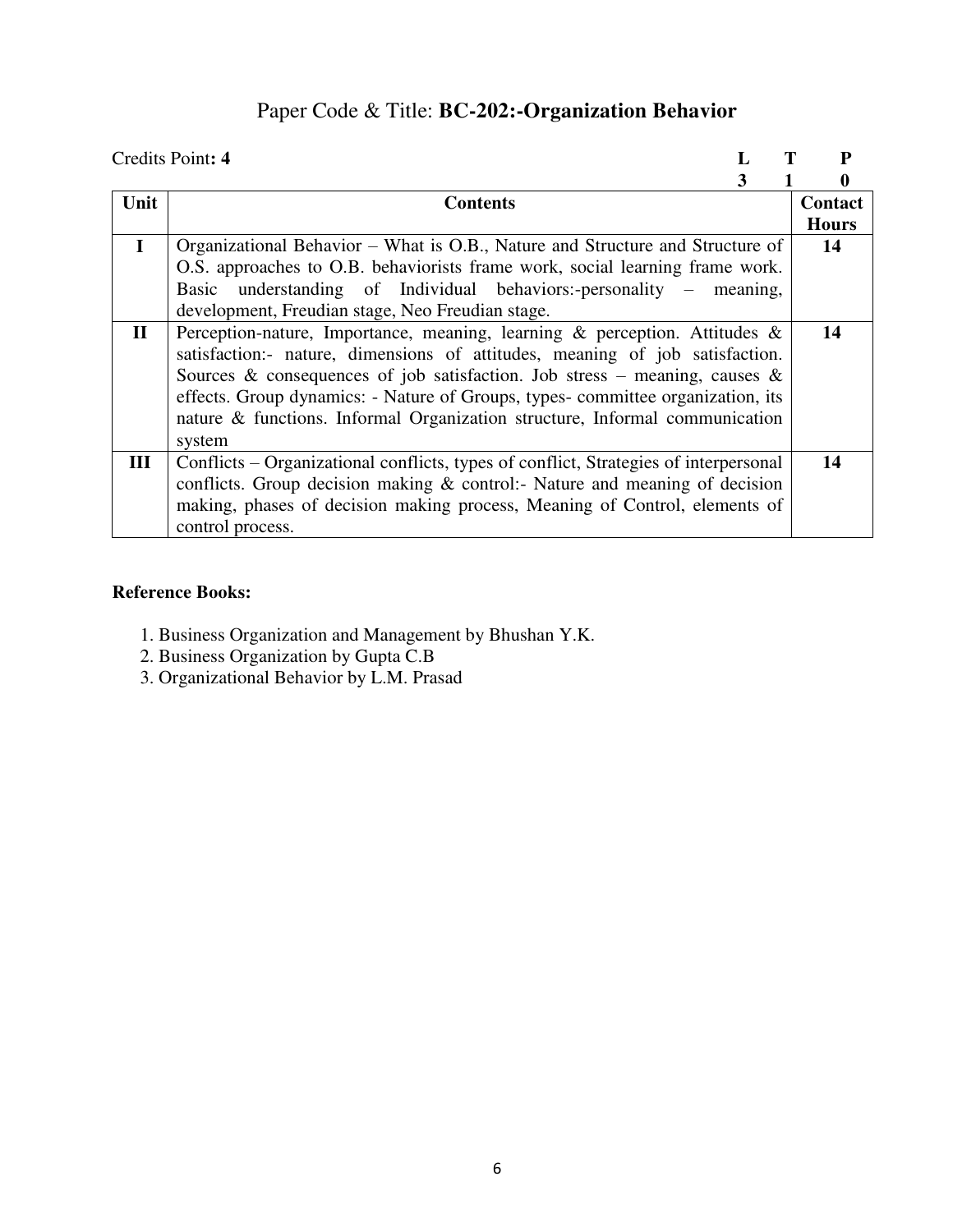### Paper Code & Title: **BC-203-Computer Based Numerical & Statistical Techniques**

|              | Credits Point: 4<br>T<br>L                                                        | ${\bf P}$      |
|--------------|-----------------------------------------------------------------------------------|----------------|
|              | 3<br>1                                                                            | $\bf{0}$       |
| Unit         | <b>Contents</b>                                                                   | <b>Contact</b> |
|              |                                                                                   | <b>Hours</b>   |
| $\mathbf{I}$ | Floating point Arithmetic: Representation of floating point numbers, Operations,  | 14             |
|              | Normalization, Pitfalls of floating point representation. Errors in numerical     |                |
|              | computation. Iterative Methods: Zeros of a single transcendental equation and     |                |
|              | zeros of polynomial using Bisection Method, Iteration Method, Regula-Falsi        |                |
|              | method, Newton Raphson method, Secant method, Rate of convergence of              |                |
|              | iterative methods. Finite differences and Interpolation: Finite Differences,      |                |
|              | Difference tables. Polynomial Interpolation: Newton's forward and backward        |                |
|              | formula Central Difference Formulae: Gauss forward and backward formula,          |                |
|              | Sterling's, Bessel's, Everett's formula. Lagrange's Interpolation, Newton         |                |
|              | Divided difference formula, Hermit's Interpolation for unequal intervals.         |                |
| $\mathbf{I}$ | Differentiation<br>Integration:<br>Numerical<br>and<br>Introduction,<br>Numerical | 14             |
|              | Differentiation, Numerical Integration, Trapezoidal rule, Simpson's rules,        |                |
|              | Boole's Rule, Weddle's Rule Euler-Maclaurin Formula. Simultaneous Linear          |                |
|              | Equations: Solutions of system of Linear equations, Gauss Elimination direct      |                |
|              | method and pivoting, Ill Conditioned system of equations, Refinement of           |                |
|              | solution. Gauss Jacobi and Gauss Seidel iterative methods, Rate of Convergence.   |                |
|              | Solution of differential equations: Picard's Method, Euler's Method, Taylor's     |                |
|              | Method, Runge-Kutta methods, Predictor-corrector methods                          |                |
| III          | Curve fitting, Approximations and Regression Analysis: Method of least            | 14             |
|              | squares, fitting of straight lines, polynomials, exponential curves etc.          |                |
|              | Approximation of functions by Chebyshev polynomials. Linear, Non-linear and       |                |
|              | Multiple regressions. Statistical methods: Sample distributions, Test of          |                |
|              | Significance: Chi-Square Test, t and F test.                                      |                |

### **Reference Books:**

- 1. Jain, Iyengar and Jain, "Numerical Methods for Scientific and Engineering Computations", New Age Int.
- 2. Gupta S.P. and Kapoor, V.K., Fundamentals of Applied statistics, Sultan Chand & Sons.
- 3. Gupta S.P. and Kapoor, V.K., Fundamentals of Mathematical Statistics, Sultan Chand & Sons.

### **Text Books:**

- 1. Rajaraman V., "Computer Oriented Numerical Methods", PHI
- 2. Gerald & Wheatley, "Applied Numerical Analyses", AW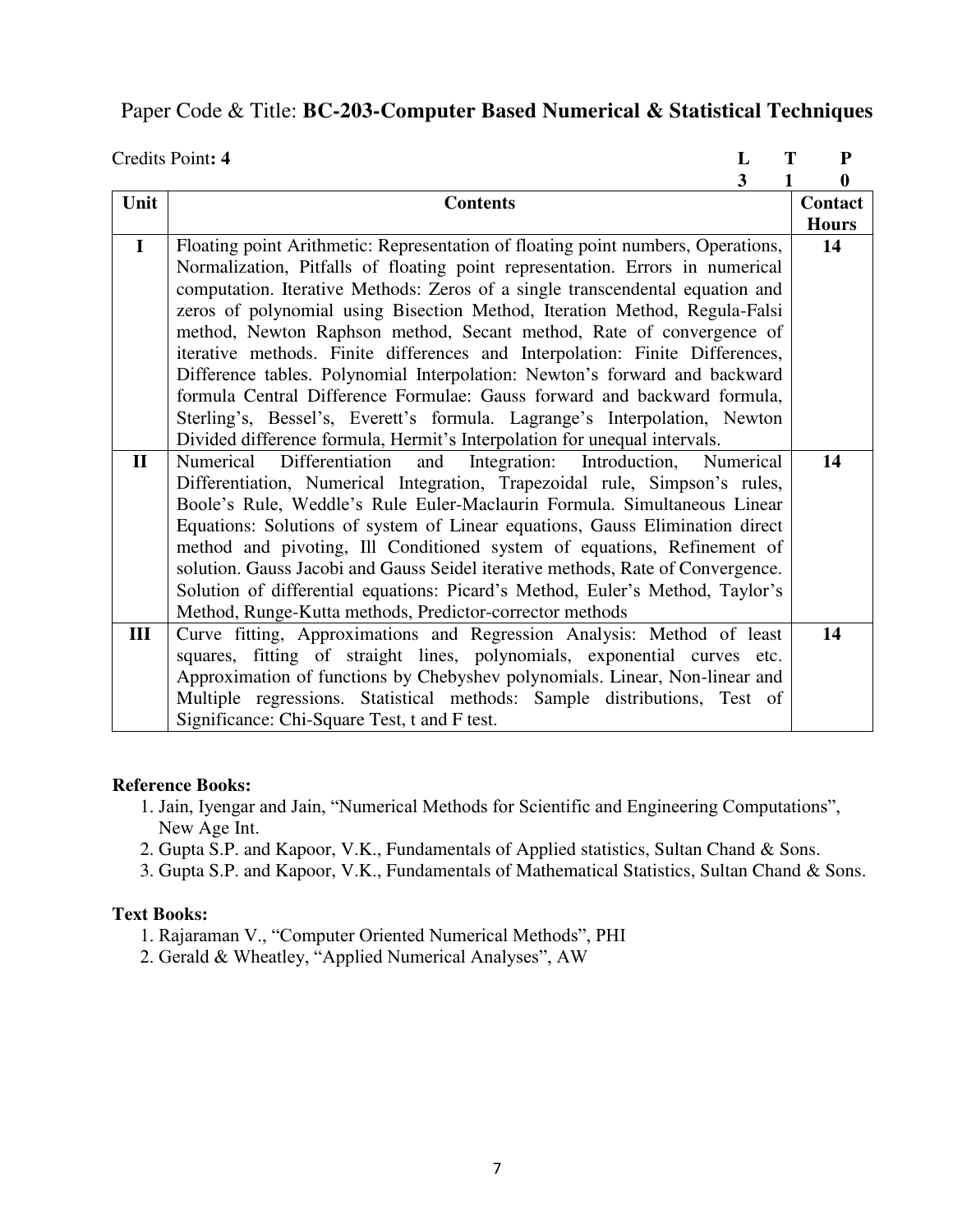## Paper Code & Title: **BC-204-Computer Networks**

|              | Credits Point: 4<br>L                                                            | P            |
|--------------|----------------------------------------------------------------------------------|--------------|
|              | 3                                                                                | 0            |
| Unit         | <b>Contents</b>                                                                  | Contact      |
|              |                                                                                  | <b>Hours</b> |
| $\mathbf I$  | Basic Concepts: Components of data communication, distributed processing,        | 14           |
|              | standards and organizations. Line configuration, topology, Transmission mode,    |              |
|              | and categories of networks. OSI and TCP/IP Models: Layers and their functions,   |              |
|              | comparison of models. Digital Transmission: Interfaces and Modems: DTE-          |              |
|              | DCE Interface, Modems, Cable modems. Transmission Media: Guided and              |              |
|              | unguided, Attenuation, distortion, noise, throughput, propagation speed and      |              |
|              | time, wavelength, Shannon capacity, comparison of media.                         |              |
| $\mathbf{I}$ | Telephony: Multiplexing, error detection and correction: Many to one, One to     | 14           |
|              | many, WDM, TDM, FDM, Circuit switching, packet switching and message             |              |
|              | switching. Data link control protocols: Line discipline, flow control, error     |              |
|              | control, synchronous and asynchronous protocols, character and bit oriented      |              |
|              | protocols, Link access procedures. Point to point controls: Transmission states, |              |
|              | PPP layers, LCP, Authentication, NCP. ISDN: Services, Historical outline,        |              |
|              | subscriber's access, ISDN Layers and broadcast ISDN.                             |              |
| III          | Devices: Repeaters, bridges, gateways, routers, The Network Layer; Design        | 14           |
|              | issues, Routing algorithms, Congestion control Algorithms, Quality of service,   |              |
|              | Internetworking, Network-Layer in the internet. Transport and upper layers in    |              |
|              | OSI Model: Transport layer functions, connection management, functions of        |              |
|              | session layers, presentation layer and application layer.                        |              |

- 1. A.S.Tanenbaum, "Computer Networks"; Pearson Education Asia, 4<sup>th</sup> Ed. 2003.
- 2. Behrouz A. Forouzan, "Data Communication and Networking", 3<sup>rd</sup> Ed, Tata McGraw Hill, 2004.
- 3. William stallings, "Data and computer communications", Pearson education Asia, 7<sup>th</sup> Ed., 2002.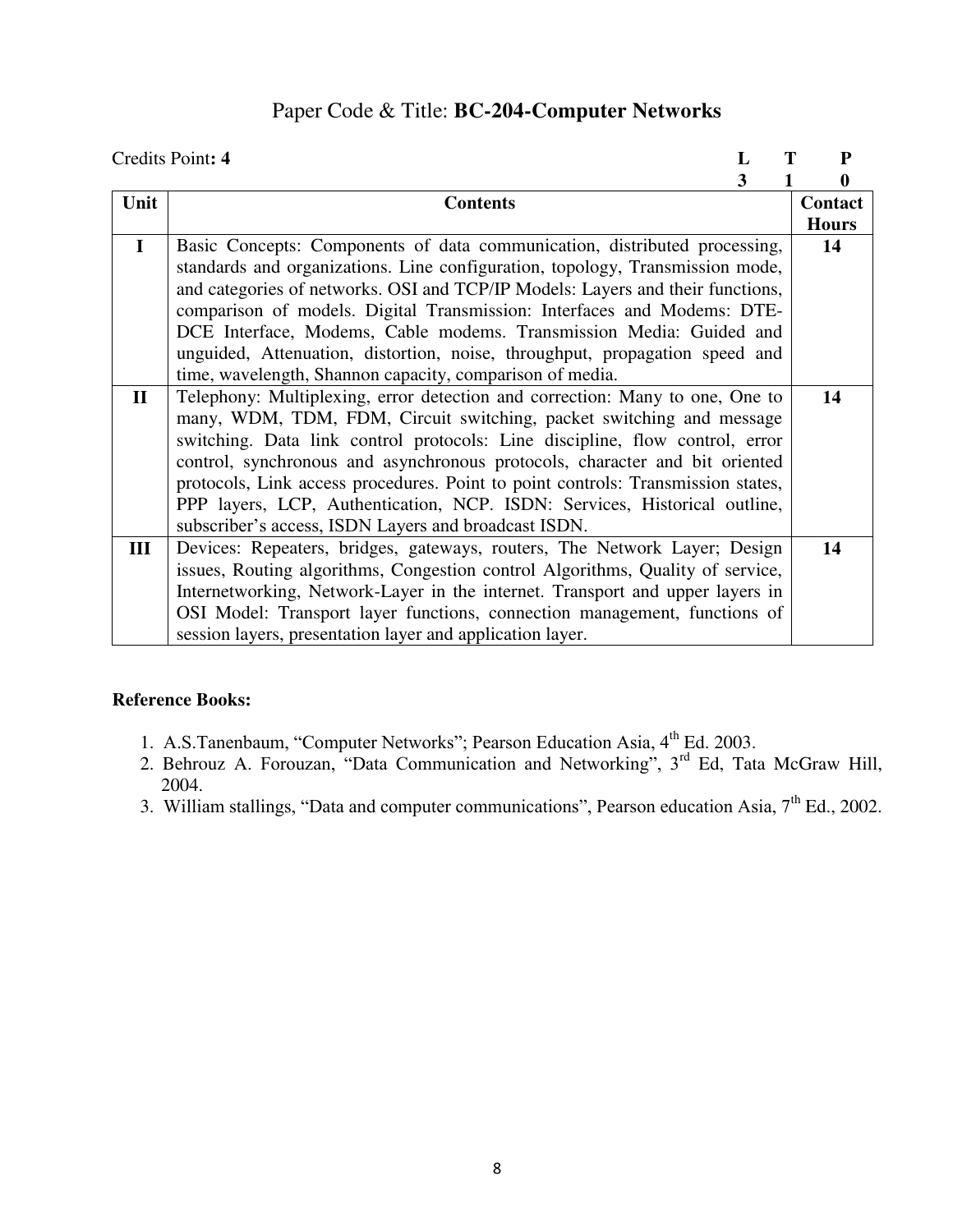## Paper Code & Title: **BC-205-Digital Electronics**

|              | Credits Point: 4                                                                  | P            |
|--------------|-----------------------------------------------------------------------------------|--------------|
|              | 3                                                                                 | 0            |
| Unit         | <b>Contents</b>                                                                   | Contact      |
|              |                                                                                   | <b>Hours</b> |
| $\mathbf I$  | Digital computers and Digital systems, Number systems : Binary number             | 14           |
|              | system, Octal & Hexadecimal number system, Conversion of Number System,           |              |
|              | Complements: r's and (r-1)'s complement, Signed Binary numbers, Binary codes,     |              |
|              | Arithmetic operations on Binary numbers. Logic Gates: AND, OR, NOT                |              |
|              | GATES and their Truth tables, NOR, NAND & XOR gates. Boolean Algebra:             |              |
|              | Law's, Postulates and theorems, Universal building blocks, logic diagrams,        |              |
|              | Converting circuits to universal logic, Minimization techniques: K -Map, Sum of   |              |
|              | Product & Product of Sum, Tabulation method.                                      |              |
| $\mathbf{I}$ | Combinational circuits: Adders, Subtractors, Binary parallel<br>adders,           | 14           |
|              | Adder/Subtractor, Decimal adder, Code conversion, Magnitude comparator,           |              |
|              | Multiplexers, Demultiplexers, Decoders & Encoders.                                |              |
| III          | Flip-flops: Types of Flip Flop: R-S, D, J-K, T, Master Slave, Triggering of flip- | 14           |
|              | flops, state reduction and assignment, Conversion of flip-flops and State         |              |
|              | Realization of one Flip Flop Using Other Flip Flop. Registers and Counters:       |              |
|              | Shift Registers, Types of registers, Universal Shift Register with parallel load, |              |
|              | Bi-directional Shift register, Ripple counters, synchronous counters, Ring        |              |
|              | counters, Johnson counter, Mod counters.                                          |              |

- 1. Moris Mano, Digital Logic and Computer Design, Prentice Hal of India.
- 2. Moris Mano, Digital Design, Prentice Hal of India.
- 3. R.K. Gaur, Digital Electronics and Microcomputer, Dhanpat Rai Publication
- 4. R.P. Jain, Modern Digital Electronics, Tata McGraw-Hil
- 5. Malvino & Leach, Digital Principles and Aplications, Tata McGraw-Hil.
- 6. Rajaraman & Radhakrishanan, An introduction to Digital Computer Design, Prentice Hall of India.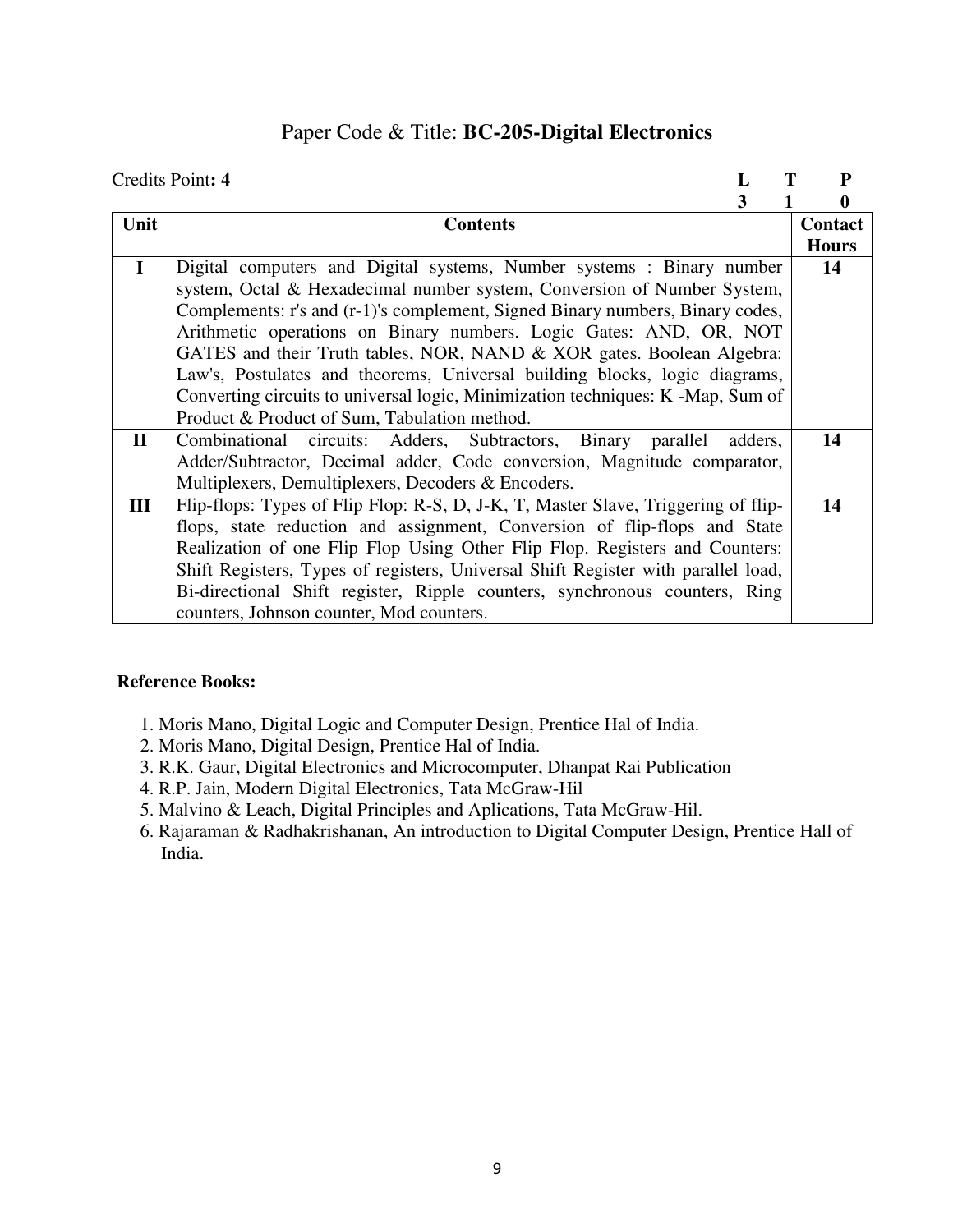## Paper Code & Title: **BC-301-Object Oriented Programming Using C++**

|              | Credits Point: 4<br>L                                                                      | P            |
|--------------|--------------------------------------------------------------------------------------------|--------------|
|              | 3                                                                                          | 0            |
| Unit         | <b>Contents</b>                                                                            | Contact      |
|              |                                                                                            | <b>Hours</b> |
| $\mathbf I$  | Introduction: Introducing Object – Oriented Approach, Relating to other                    | 14           |
|              | paradigms (Functional, Data decomposition). Basic concepts: Abstraction,                   |              |
|              | Encapsulation, Inheritance, Polymorphism, Review of C,                                     |              |
|              | Difference between C and C++ cin, cout, new, delete, operators. Classes and                |              |
|              | Objects: Encapsulation, information hiding, abstract data types, Object &                  |              |
|              | classes, attributes, methods, C++ class declaration, State identity and behavior of        |              |
|              | an object, Constructors and destructors, instantiation of objects, Default                 |              |
|              | parameter value, object types <sup>++</sup> garbage collection, dynamic memory allocation, |              |
|              | Meta class / abstract classes.                                                             |              |
| $\mathbf{I}$ | Inheritance and Polymorphism: Inheritance, Class hierarchy, derivation – public,           | 14           |
|              | private & protected, Aggregation, composition vs classification hierarchies,               |              |
|              | Polymorphism, Categorization of polymorphism techniques,<br>Method                         |              |
|              | polymorphism, Polymorphism by parameter, Operator overloading, Parametric                  |              |
|              | Polymorphism.                                                                              |              |
| III          | Generic function: Template function, function name overloading, Overriding                 | 14           |
|              | inheritance methods, Run time polymorphism, Multiple Inheritance. Files and                |              |
|              | Exception Handling: Streams and files, Namespaces, Exception handling,                     |              |
|              | Generic Classes.                                                                           |              |

- 1. A.R.Venugopal, Rajkumar, T. Ravishanker "Mastering C++", TMH, 1997.
- 2. S.B.Lippman & J.Lajoie, " C++ Primer", 3rd Edition, Addison Wesley, 2000.The C programming Lang., Person Ecl – Dennis Ritchie
- 3. R.Lafore, "Object Oriented Programming using C++", Galgotia Publications, 2004.
- 4. E. Balagurusamy, "Object Oriented Programming with C++", TMH.
- 5. Herbert Sehlidt, "The Complete Reference c++", TMH.
- 6. Schaum's Outline, Programming with C++, TMH.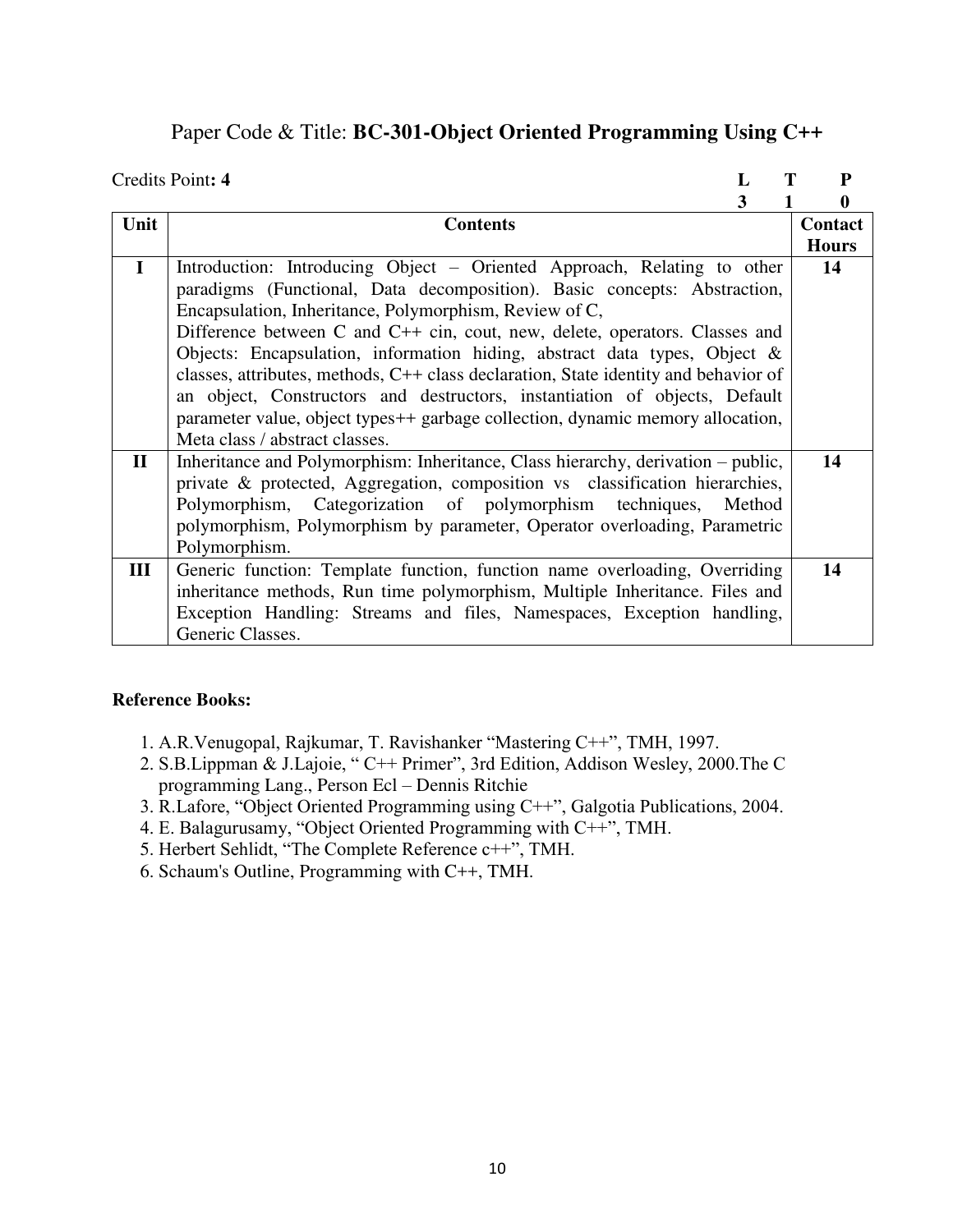## Paper Code & Title: **BC-302- Design and Analysis of Algorithms**

|              | Credits Point: 4                                                                 | P            |
|--------------|----------------------------------------------------------------------------------|--------------|
|              | 3                                                                                | 0            |
| Unit         | <b>Contents</b>                                                                  | Contact      |
|              |                                                                                  | <b>Hours</b> |
| $\mathbf I$  | Introduction: Algorithms, Analysis of Algorithms, Design of Algorithms,          | 14           |
|              | Complexity of Algorithms, Asymptotic Notations, Growth of function,              |              |
|              | Recurrences and their solution methods. Sorting in polynomial Time: Insertion    |              |
|              | sort, Merge sort, Heap sort, and Quick sort Sorting in Linear Time: Counting     |              |
|              | sort, Radix Sort, Bucket Sort, Medians and order statistics Advanced Data        |              |
|              | Structure: Red Black Trees, Augmenting Data Structure, Binomial Heap, B-         |              |
|              | Tree, Fibonacci Heap, and Data Structure for Disjoint Sets, All kinds of         |              |
|              | Algorithms on these data structures, Dictionaries and priority Queues, mergeable |              |
|              | heaps, concatenable queues.                                                      |              |
| $\mathbf{I}$ | Advanced Design and Analysis Techniques: Dynamic programming, Greedy             | 14           |
|              | Algorithm, Backtracking, Branch-and-Bound, Amortized Analysis Graph              |              |
|              | Algorithms: Elementary Graph Algorithms, Breadth First Search, Depth First       |              |
|              | Search, Minimum Spanning Tree, Kruskal's Algorithms, Prim's Algorithms,          |              |
|              | Single Source Shortest Path, All pair Shortest Path, Maximum flow and            |              |
|              | <b>Traveling Salesman Problem.</b>                                               |              |
| III          | Randomized Algorithms, String Matching, NP-Hard and NP-Completeness,             | 14           |
|              | Approximation Algorithms, Sorting Network, Matrix Operations, Polynomials        |              |
|              | and FFT, Number Theoretic Algorithms.                                            |              |

- 1. Thomas H Cormen Leiserson "Introduction to Algorithms", PHI Learning Private Limited, Delhi India.
- 2. Sara Baase and Allen Van Gelder ,Computer Algoritms : "Introduction to Design and Analysis", Pearson Education
- 3. Jon Kleinberg and Eva Tardos "Algorithm Design", Pearson Education
- 4. Brassard Bratley "Fundamental of Algorithms", PHI Learning Private Limited, Delhi India.
- 5. M T Goodrich "Algorithms Design", John Wiley
- 6. Aho, "Design and Analysis of Computer Algorithms", Pearson Education.
- 7. Horowitz and Sahani ,"Fundamentals of Computer Algorithms", Galgotia Publications Pvt. Ltd Delhi, India.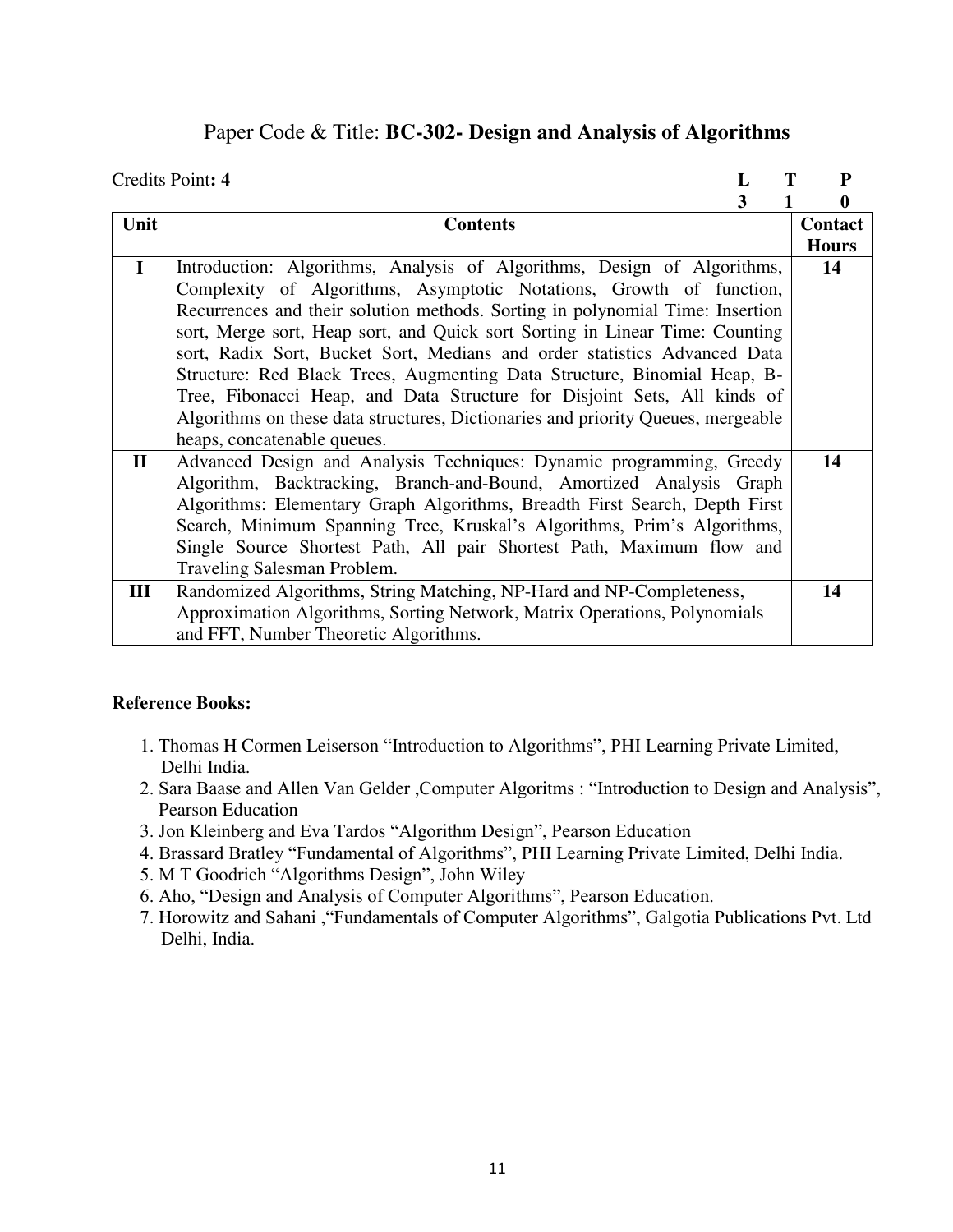# Paper Code & Title: **BC-303- System Analysis & Design**

|              | Credits Point: 4                                                                  | L | Т | ${\bf P}$    |
|--------------|-----------------------------------------------------------------------------------|---|---|--------------|
|              |                                                                                   | 3 |   | 0            |
| Unit         | <b>Contents</b>                                                                   |   |   | Contact      |
|              |                                                                                   |   |   | <b>Hours</b> |
| $\mathbf I$  | Overview of System Analysis and design: System Development life Cycle.            |   |   | 14           |
|              | Concept and models: requirements determination, Logical design, physical          |   |   |              |
|              | Design, test, planning, implementation planning and performance evaluation,       |   |   |              |
|              | interviewing, presentation skills; group - based approaches JAD. Information      |   |   |              |
|              | requirement Analysis; process modeling with physical data flow diagrams, data     |   |   |              |
|              | modeling with logical entity relationship diagrams; Developing a Proposal;        |   |   |              |
|              | Feasibility study and cost estimation. System Design; Design of input and         |   |   |              |
|              | control, design of output and control. File design / database design, process     |   |   |              |
|              | design, user interface design, prototyping, software construction, documentation. |   |   |              |
| $\mathbf{I}$ | Application Development Methodologies and CASE tools, information                 |   |   | 14           |
|              | engineering, structured system analysis and design object oriented                |   |   |              |
|              | methodologies for application development data modeling, process modeling,        |   |   |              |
|              | user interface design and prototyping, use of computer aided software             |   |   |              |
|              | engineering (CASE) tools in the analysis, design implementation of information    |   |   |              |
|              | systems.                                                                          |   |   |              |
| III          | Design and Implementation of OO platform, Object Oriented Analysis and            |   |   | 14           |
|              | design through object modeling technique, object modeling, dynamic modeling       |   |   |              |
|              | and functional modeling, object oriented design and object oriented               |   |   |              |
|              | programming system for implementation, object oriented data bases. System         |   |   |              |
|              | Implementation, Hardware Software selection, System testing, System Training,     |   |   |              |
|              | Software design, System maintenance.                                              |   |   |              |

- 1. Haryszkiewycz, I.T, "Introduction of System Analysis and Design" PHI 1989.
- 2. Raja Raman, V ," Analysis and Design of Information System" PHI 1991.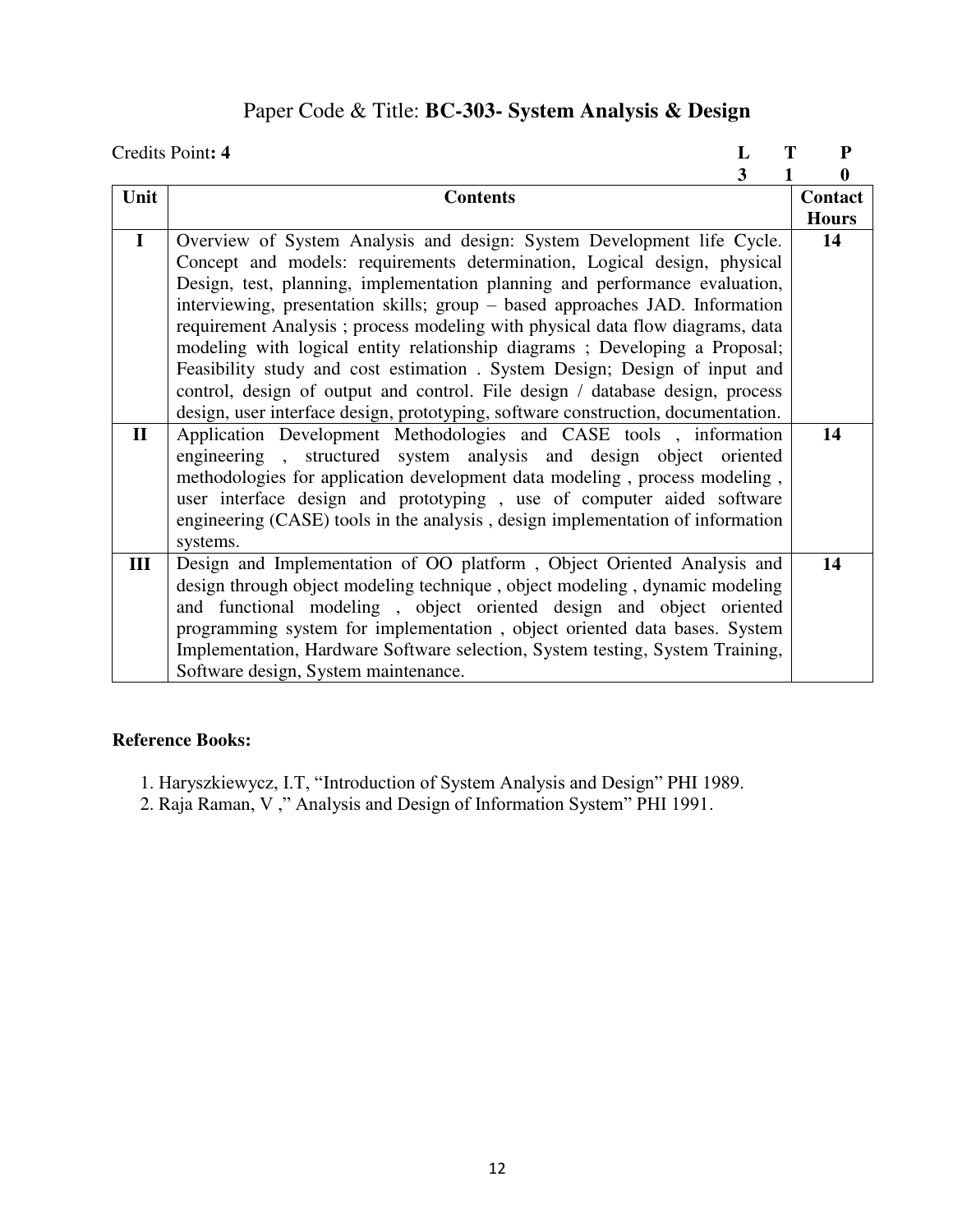## Paper Code & Title: **BC-304- Operating Systems**

|              | Credits Point: 4<br>L                                                            | T<br>${\bf P}$ |
|--------------|----------------------------------------------------------------------------------|----------------|
|              | $\overline{\mathbf{3}}$                                                          | 1<br>$\bf{0}$  |
| Unit         | <b>Contents</b>                                                                  | Contact        |
|              |                                                                                  | <b>Hours</b>   |
| $\mathbf{I}$ | Introduction: Definition and types of operating systems, Batch Systems, multi    | 14             |
|              | programming, time-sharing parallel, distributed and real-time systems,           |                |
|              | Operating system structure, Operating system components and services, System     |                |
|              | calls, system programs, Virtual machines. Process Management: Process            |                |
|              | concept, Process scheduling, Cooperating processes, Threads, Interprocess        |                |
|              | communication, CPU scheduling criteria, Scheduling algorithms, Multiple-         |                |
|              | processor scheduling, Real-time scheduling and Algorithm evaluation.             |                |
| $\mathbf{I}$ | Process Synchronization and Deadlocks: The Critical-Section problem,             | 14             |
|              | synchronization hardware, Semaphores, Classical problems of synchronization,     |                |
|              | Critical regions, Monitors, Deadlocks-System model, Characterization,            |                |
|              | Deadlock prevention, Avoidance and Detection, Recovery from deadlock,            |                |
|              | Combined approach to deadlock handling. Storage management: Memory               |                |
|              | Management-Logical and Physical Address Space, Swapping, Contiguous              |                |
|              | Allocation, Paging, Segmentation with paging in MULTICS and Intel 386,           |                |
|              | Virtual Memory, Demand paging and its performance, Page replacement              |                |
|              | algorithms, Allocation of frames, Thrashing, Page Size and other considerations, |                |
|              | Demand segmentation, Disk structure, Disk scheduling methods, Disk               |                |
|              | management, Recovery, Disk structure, disk scheduling methods, Disk              |                |
|              | management, Swap-Space management, Disk reliability.                             |                |
| III          | Security & Case Study: Protection and Security-Goals of protection, Domain of    | 14             |
|              | protection, Access matrix, Implementation of access Matrix, Revocation of        |                |
|              | language based protection, The Security problem,<br>Rights,<br>Access            |                |
|              | Authentication, One Time passwords, Program threats, System threats, Threat      |                |
|              | Monitoring, Encryption. Windows NT-Design principles, System components,         |                |
|              | Environmental subsystems, File system, Networking and program interface,         |                |
|              | Linux system-design principles, Kernel Modules, Process Management,              |                |
|              | Scheduling, Memory management, File Systems, Input and Output, Interprocess      |                |
|              | communication, Network structure, security                                       |                |

- 1.Abraham Siberschatz and Peter Baer Galvin, "Operating System Concepts", Fifth Edition, Addision-Wesley
- 2. Milan Milankovic, "Operating Systems, Concepts and Design", McGraw-Hill.
- 3. Harvey M Deital, "Operating Systems", Addison Wesley
- 4. Richard Peterson, "Linux: The Complete Reference", Osborne McGraw-Hill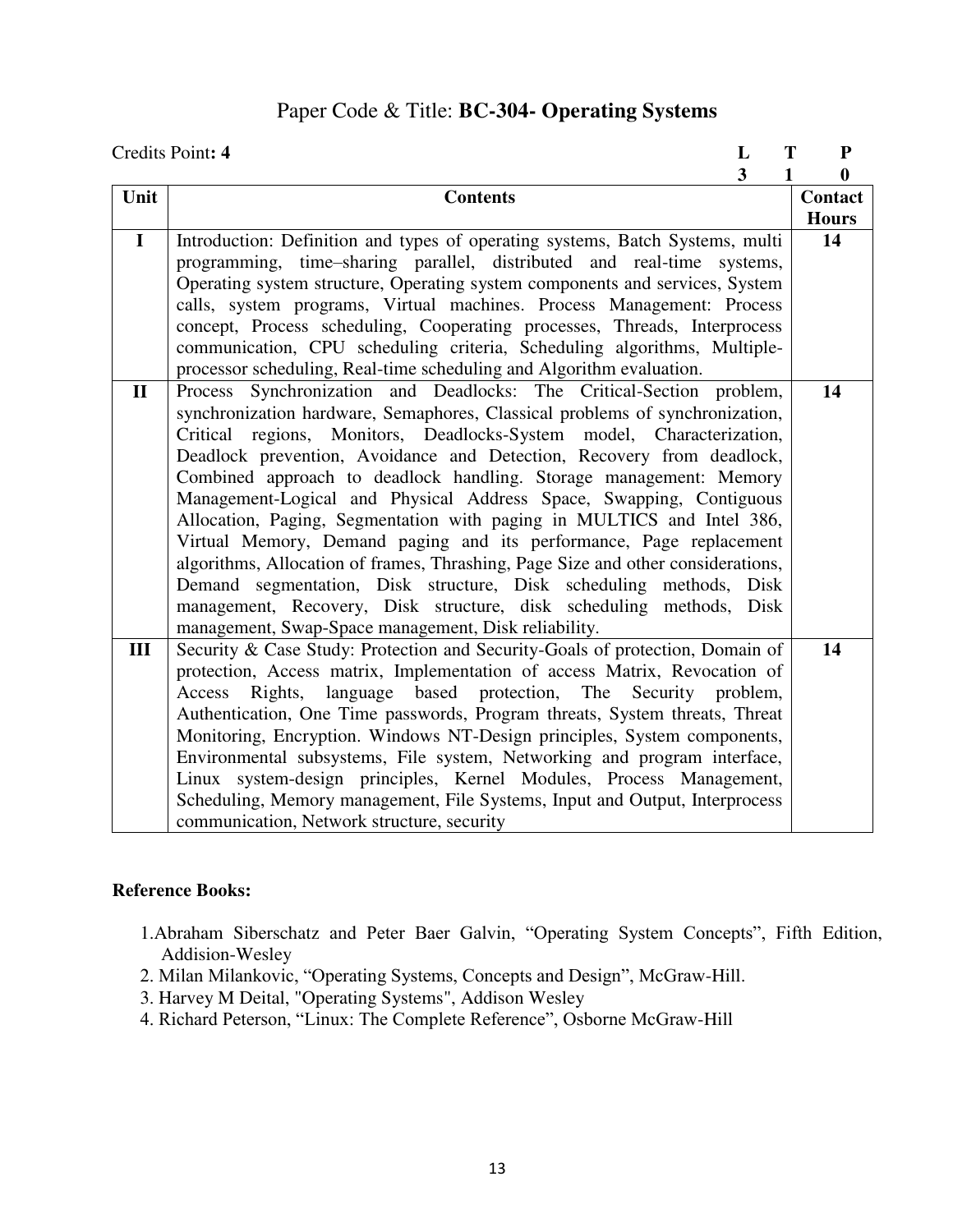### Paper Code & Title: **BC-305- Financial Accounting & Management**

|              | Credits Point: 4                                                                     |  | P            |
|--------------|--------------------------------------------------------------------------------------|--|--------------|
|              | 3                                                                                    |  | 0            |
| Unit         | <b>Contents</b>                                                                      |  | Contact      |
|              |                                                                                      |  | <b>Hours</b> |
| $\mathbf I$  | Overview: Accounting concepts, conventions and principles; Accounting                |  | 14           |
|              | Equation, International Accounting principles and standards; Matching of Indian      |  |              |
|              | Accounting Standards with International Accounting Standards. Mechanics of           |  |              |
|              | Accounting: Double entry system of accounting, journalizing of transactions;         |  |              |
|              | preparation of final accounts, Trading Account, Manufacturing Accounts, Profit       |  |              |
|              | & Loss Account, Profit & Loss Appropriation account and Balance Sheet,               |  |              |
|              | Policies related with depreciation, inventory and intangible assets like copyright,  |  |              |
|              | trademark, patents and goodwill.                                                     |  |              |
| $\mathbf{I}$ | Analysis of financial statement: Ratio Analysis-solvency ratios, profitability       |  | 14           |
|              | ratios, activity ratios, liquidity ratios, market capitalization ratios; Common Size |  |              |
|              | Statement; Comparative Balance Sheet and Trend Analysis of manufacturing,            |  |              |
|              | service & banking organizations.                                                     |  |              |
| Ш            | Funds Flow Statement: Meaning, Concept of Gross and Net Working Capital,             |  | 14           |
|              | Preparation of Schedule of Changes in Working Capital, Preparation of Funds          |  |              |
|              | Flow Statement and its analysis. Cash Flow Statement: Various cash and non-          |  |              |
|              | cash transactions, flow of cash, preparation of Cash Flow Statement and its          |  |              |
|              | analysis.                                                                            |  |              |

- 1. Narayanswami Financial Accounting: A Managerial Perspective (PHI, 2nd Edition).
- 2. Mukherjee Financial Accounting for Management (TMH, 1st Edition).
- 3. Ramchandran & Kakani Financial Accounting for Management (TMH, 2nd Edition).
- 4. Ghosh T P Accounting and Finance for Managers (Taxman, 1st Edition).
- 5. Ashish K. Bhattacharya- Essentials of Financial Accounting (PHI, New Delhi)
- 6. Ghosh T.P- Financial Accounting for Managers (Taxman, 3rd Edition)
- 7. Maheshwari S.N & Maheshwari S K A text book of Accounting for Management (Vikas, 1st Edition)
- 8. Gupta Ambrish Financial Accounting for Management (Pearson Education, 2nd Edition)
- 9. Chowdhary Anil Fundamentals of Accounting and Financial Analysis (Pearson Education, 1st Edition).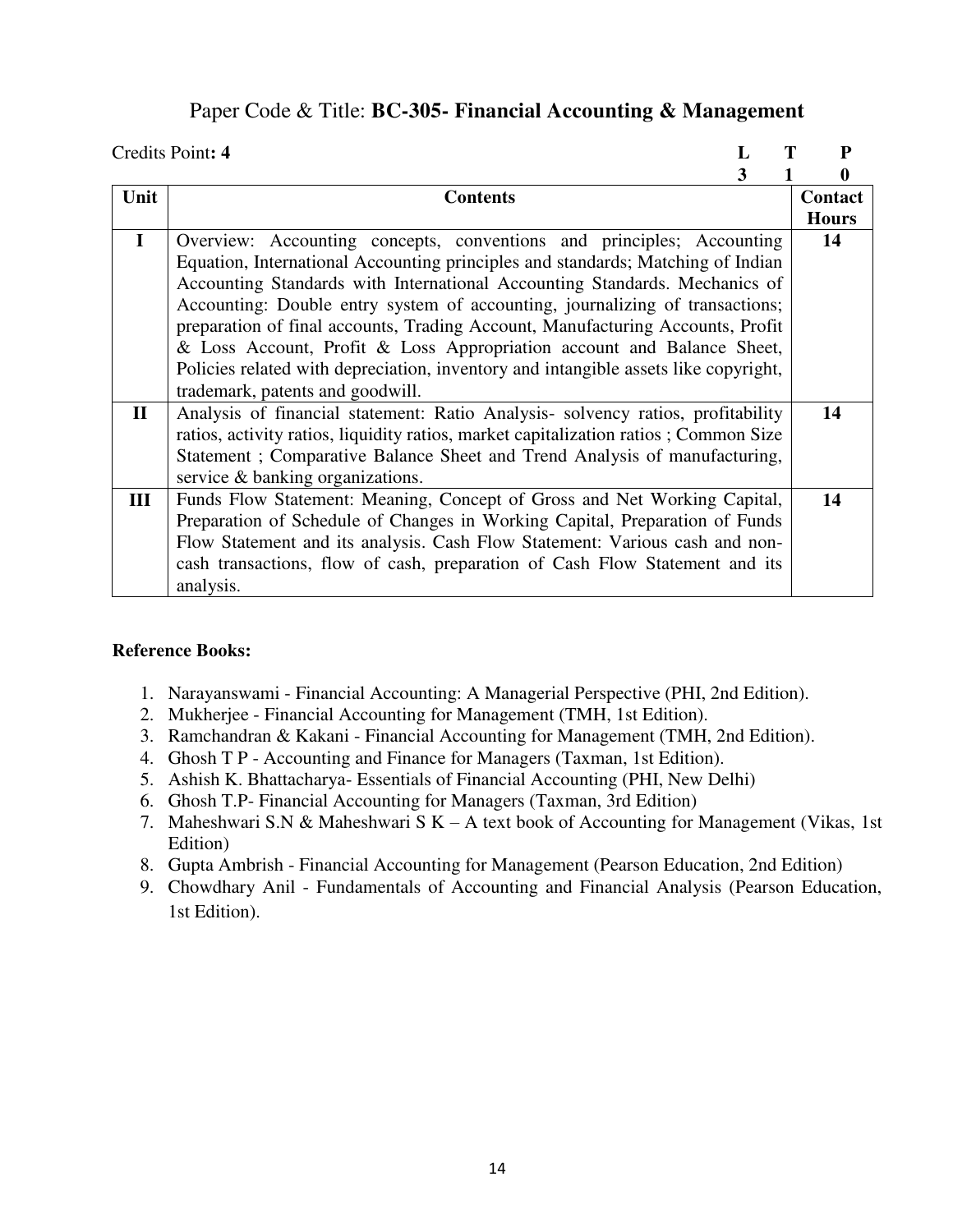### Paper Code & Title: **BC-401- .Net Framework using C#**

|              | Credits Point: 4                                                                | р              |
|--------------|---------------------------------------------------------------------------------|----------------|
|              | 3                                                                               | 0              |
| Unit         | <b>Contents</b>                                                                 | <b>Contact</b> |
|              |                                                                                 | <b>Hours</b>   |
| $\mathbf I$  | Introduction to .NET Technology, Introduction to VB.NET, Software               | 14             |
|              | development and Visual Basic .NET, Visual Basic .NET and .NET frame.            |                |
|              | Visual Basic fundamentals: The Visual Basic .NET Development Environment,       |                |
|              | The element of VB.NET, VB.NET operators, Software design, Conditional           |                |
|              | structure and control flow, Methods.                                            |                |
| $\mathbf{I}$ | Classes and Objects: Types, Structure and Enumeration, Classes, Interfaces,     | 14             |
|              | Exception handling and Classes, Collections, Arrays and other Data Structure.   |                |
| III          | Advance design concepts, Patterns, Roles and Relationships, Advanced Interface  | 14             |
|              | Patterns: Adapters and Delegates and Events Data Processing and I/O. Writing    |                |
|              | Software with Visual Basic .NET, Interfacing with the End User, Introduction to |                |
|              | ASP.NET and C#.NET and their features.                                          |                |

- 1. Jeffrey R. Shapiro "The Complete Reference Visual Basic .NET" TMH (2002 Edition).
- 2. Rox "Beginner and Professional Edition VB.NET" Tata Mcgraw Hill.
- 3. Steven Holzner "Visual Basic .NET Black Book" Wiley Dreamtech Publication.
- 4. Alex Homer, Dave Sussman "Professional ASP.NET1.1" Wiley Dreamtech.
- 5. Bill Evzen,Bill Hollis "Professional VB.NET 2003" Wiley Dreamtech.
- 6. Tony Gaddis "Starting Out VB.NET PROG.2nd Edition" Wiley Dreamtech.
- 7. Chris Ullman, Kauffman "Beg. ASP.NET1.1 with VB.NET 2003" Wiley Dreamtech.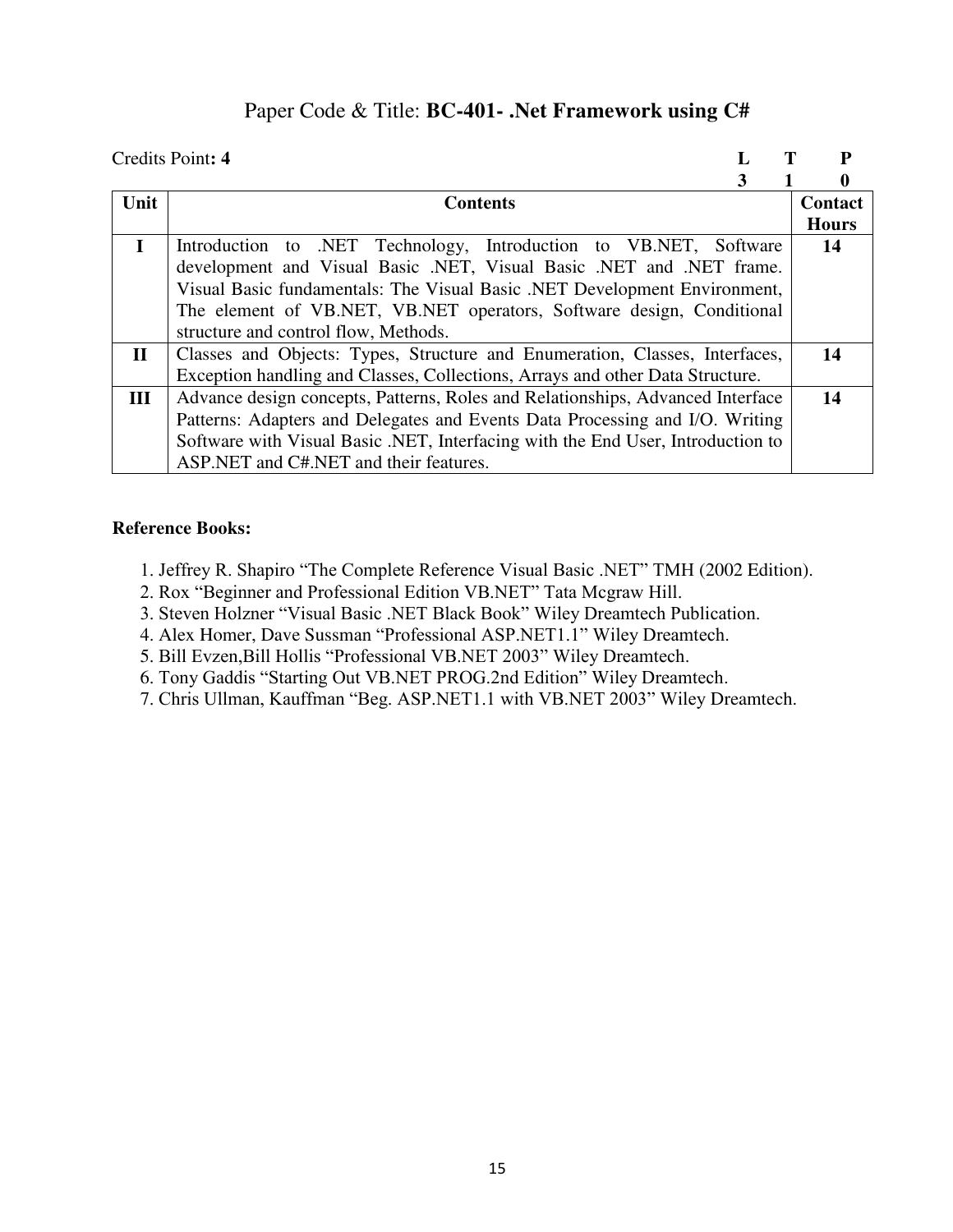## Paper Code & Title: **BC-402- Software Engineering**

|              | Credits Point: 4<br>T<br>L                                                      | ${\bf P}$      |
|--------------|---------------------------------------------------------------------------------|----------------|
|              | 3<br>1                                                                          | 0              |
| Unit         | <b>Contents</b>                                                                 | <b>Contact</b> |
|              |                                                                                 | <b>Hours</b>   |
| $\mathbf{I}$ | Introduction: Introduction to Software Engineering, Software Components,        | 14             |
|              | Software Characteristics, Software Crisis, Software Engineering Processes,      |                |
|              | Similarity and Differences from Conventional Engineering Processes, Software    |                |
|              | Quality Attributes. Software Development Life Cycle (SDLC) Models: Water        |                |
|              | Fall Model, Prototype Model, Spiral Model, Evolutionary Development Models,     |                |
|              | <b>Iterative Enhancement Models.</b>                                            |                |
| $\mathbf{I}$ | Software Requirement Specifications (SRS): Requirement Engineering Process:     | 14             |
|              | Elicitation, Analysis, Documentation, Review and Management of User Needs,      |                |
|              | Feasibility Study, Information Modeling, Data Flow Diagrams, Entity             |                |
|              | Relationship Diagrams, Decision Tables, SRS Document, IEEE Standards for        |                |
|              | SRS. Software Design: Basic Concept of Software Design, Architectural Design,   |                |
|              | Low Level Design: Modularization, Design Structure Charts, Pseudo Codes,        |                |
|              | Flow Charts, Coupling and Cohesion Measures, Design Strategies: Function        |                |
|              | Oriented Design, Object Oriented Design, Top-Down and Bottom-Up Design.         |                |
| III          | Software Testing and Maintenance: Testing Objectives, Unit Testing, Integration | 14             |
|              | Testing, Acceptance Testing, Regression Testing, Top-Down and Bottom-Up         |                |
|              | Testing Strategies: Test Drivers and Test Stubs, Structural Testing (White Box  |                |
|              | Testing), Functional Testing (Black Box Testing), Test Data Suit Preparation,   |                |
|              | Alpha and Beta Testing. Need for Maintenance, Categories of Maintenance:        |                |
|              | Preventive, Corrective and Perfective Maintenance, Cost of Maintenance,         |                |
|              | Software Re-Engineering, Reverse Engineering. Software Project Management       |                |
|              | and Other Software Engineering methodologies: Software Configuration            |                |
|              | Management Activities, Change Control Process, Software Version Control, An     |                |
|              | Overview of CASE Tools. Estimation of Various Parameters such as Cost,          |                |
|              | Efforts, Schedule/Duration, Constructive Cost Models (COCOMO), Resource         |                |
|              | Allocation Models, Software Risk Analysis and Management.                       |                |

### **Reference Books:**

- 1. Rajib Mall, Fundamentals of Software Engineering, PHI Publication.
- 2. Jibitesh Mishra and Ashok Mohanty, Software Engineering: Pearson

#### **Text Books:**

- 1. R. S. Pressman, Software Engineering: A Practitioners Approach, McGraw Hill.
- 2. K. K. Aggarwal and Yogesh Singh, Software Engineering, New Age International Publishers.
- 3. Pankaj Jalote, Software Engineering, Wiley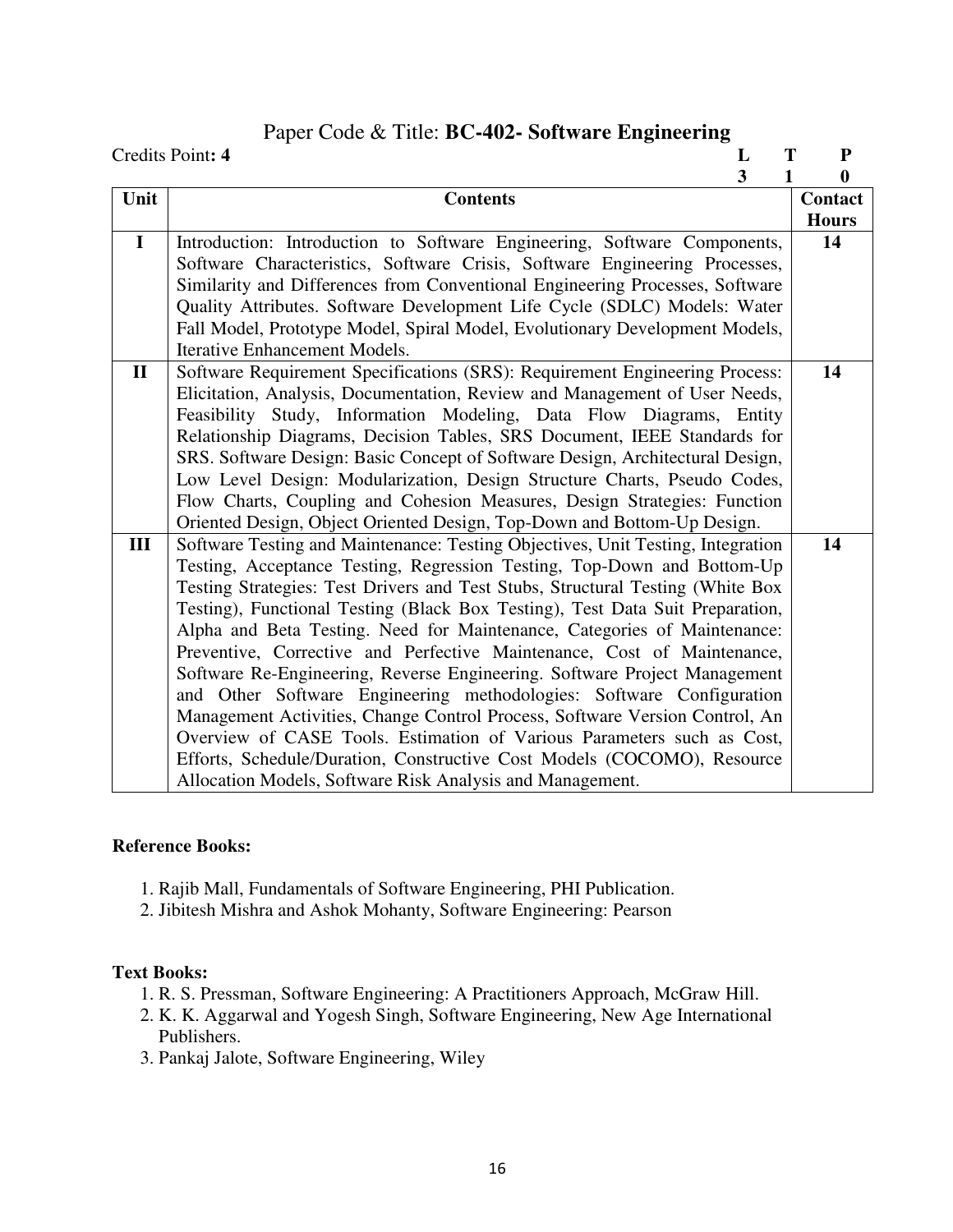# Paper Code & Title: **BC-403-Business Communication**

|              | Credits Point: 4                                                           |              |
|--------------|----------------------------------------------------------------------------|--------------|
|              |                                                                            |              |
| Unit         | <b>Contents</b>                                                            | Contact      |
|              |                                                                            | <b>Hours</b> |
| $\mathbf I$  | Meaning, Nature, Scope, Definition of Communication,<br>Types of           | 14           |
|              | Communication, Communication Barriers, Principles of Communication.        |              |
|              | Written Communication – Types of Letter, Letter lay-out, Essentials of an  |              |
|              | effective letter writing, Need and function of Business letter.            |              |
| $\mathbf{I}$ | Oral Communication - Types of oral communication, Barriers to oral         | 14           |
|              | communication, speedy – Introduction & Characteristic of good speech. Mass |              |
|              | Communication – Nature & Scope of Mass Communication, function of mass     |              |
|              | communication – Media of mass communication, Role of Mass – Media in       |              |
|              | India.                                                                     |              |
| III          | Report Writing - What is report, Importance of Reports, Types of reports,  | 14           |
|              | Characteristic of good report selecting suitable types of reports.         |              |

- 1. Business Communication Monopoly & Monipally.
- 2. Commercial Correspondence Ghosh & Bhushan.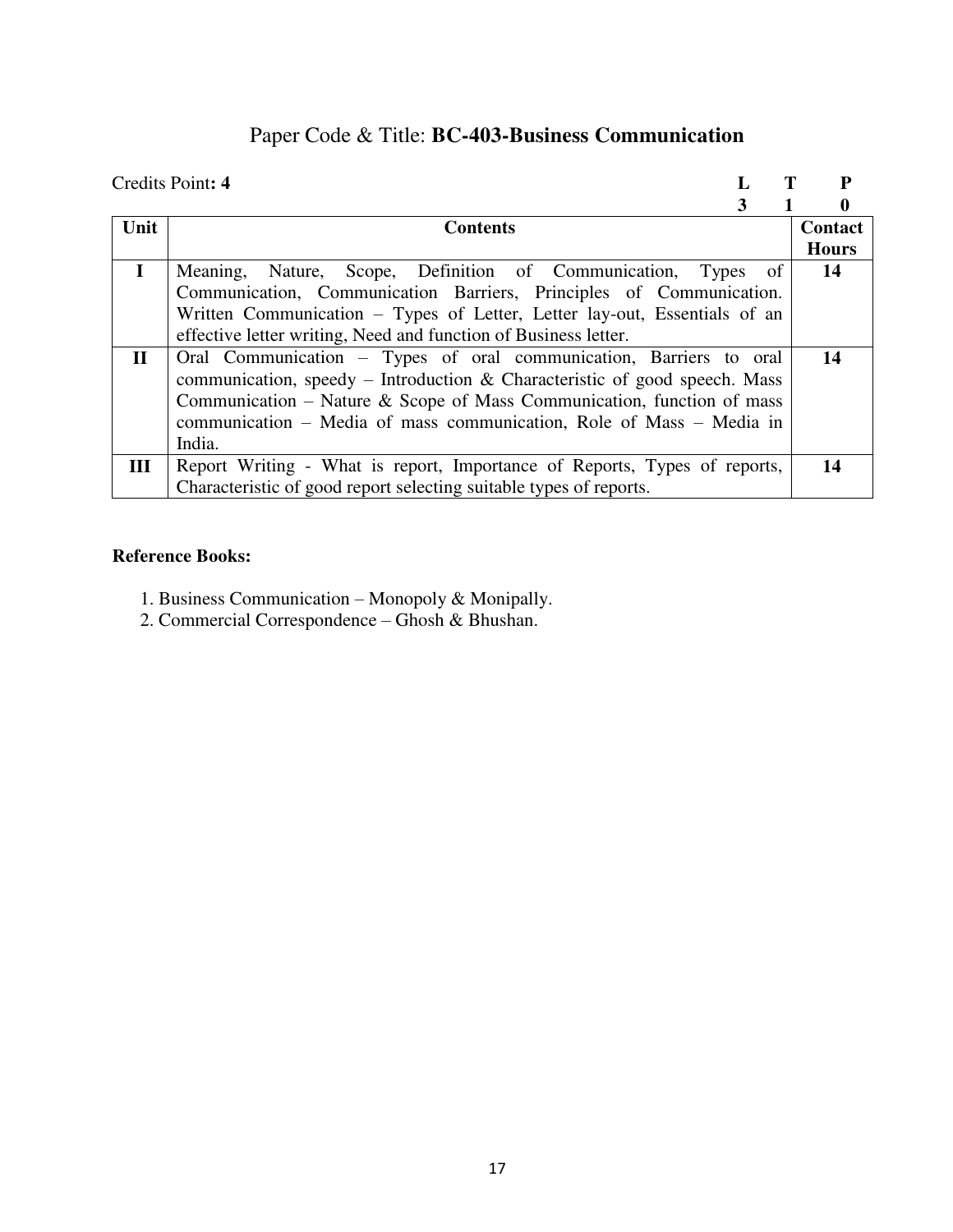## Paper Code & Title: **BC-404- Optimization Technique**

|              | Credits Point: 4                                                                  |  | P            |
|--------------|-----------------------------------------------------------------------------------|--|--------------|
|              | 3                                                                                 |  | 0            |
| Unit         | <b>Contents</b>                                                                   |  | Contact      |
|              |                                                                                   |  | <b>Hours</b> |
| $\mathbf{I}$ | Central Problem of linear Programming various definitions included Statements     |  | 14           |
|              | of basic theorem and also their properties, simplex methods, primal and dual      |  |              |
|              | simplex method, transport problem, tic-tac problem, and its solution.             |  |              |
|              | Assignment problem and its solution. Graphical Method Formulation, Linear         |  |              |
|              | Programming Problem.                                                              |  |              |
| $\mathbf{I}$ | Characteristics of queuing system, Classification of Queuing Model Single         |  | 14           |
|              | Channel Queuing Theory, Generalization of steady state M/M/1 queuing models       |  |              |
|              | (Model-I, Model-II). Replacement of item that deteriorates replacement of items   |  |              |
|              | that fail. Group replacement and individual replacement.                          |  |              |
| Ш            | Cost involved in inventory problem- single item deterministic model economics     |  | 14           |
|              | long size model without shortage and with shorter having production rate infinite |  |              |
|              | and finite. Introduction, solution of sequencing problem Johnson s algorithm for  |  |              |
|              | n jobs through 2 machines.                                                        |  |              |

- 1. [L. R. Foulds,](http://link.springer.com/search?facet-creator=%22L.+R.+Foulds%22) An Introduction Optimization Techniques [Undergraduate Texts in Mathematics](http://link.springer.com/bookseries/666)  1981
- 2. A.R., Balling, R., and J.D. Hedengren Optimization Methods for Engineering Design, Parkinson, Brigham Young University, 2013.
- 3. [C. B. Gupta,](http://www.amazon.in/s/ref=dp_byline_sr_book_1?ie=UTF8&field-author=C.+B.+Gupta&search-alias=stripbooks) Optimization Techniques in Operation Research Paperback
- 4. [R. Panneerselvam,](http://www.amazon.in/R.-Panneerselvam/e/B00J5A1YPQ/ref=dp_byline_cont_book_1) Operations Research Paperback, Publisher: Prentice-Hall of India Pvt. Ltd; 2nd edition edition.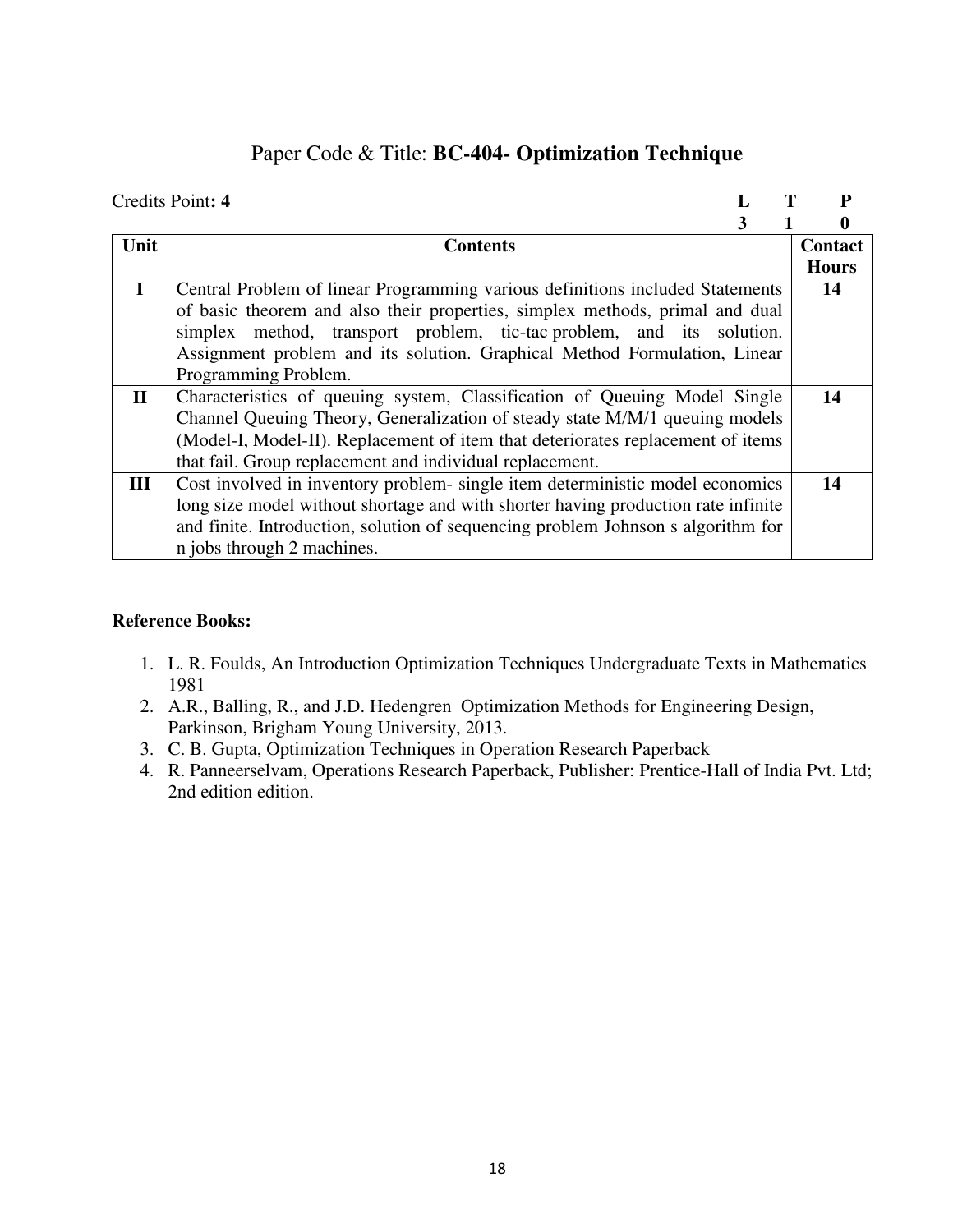## Paper Code & Title: **BC-405- Database Management System (DBMS)**

|              | Credits Point: 4                                                                   | P            |
|--------------|------------------------------------------------------------------------------------|--------------|
|              | 3                                                                                  | 0            |
| Unit         | <b>Contents</b>                                                                    | Contact      |
|              |                                                                                    | <b>Hours</b> |
| $\mathbf I$  | Introduction: Characteristics of database approach, data models, database users,   | 14           |
|              | database schema, DBMS architecture and data independence, DBMS structure.          |              |
|              | E-R Modeling: Entity types, Entity set, attribute and key, relationships, relation |              |
|              | types, roles and structural constraints, weak entities, enhanced E-R and object    |              |
|              | modeling, Sub classes; Super classes, inheritance, specialization and              |              |
|              | generalization. EER and ER to relational mapping: Data base design using EER       |              |
|              | to relational language.                                                            |              |
| $\mathbf{I}$ | File Organization: Indexed sequential access files; implementation using $B \&$    | 14           |
|              | B++ trees, hashing, hashing functions, collision resolution, extendible hashing,   |              |
|              | dynamic hashing approach implementation and performance. Relational Data           |              |
|              | Model: Relational model concepts, relational constraints, relational algebra       |              |
|              | SQL: SQL queries, programming using SQL.                                           |              |
| III          | Database Normalization: Functional Dependencies, Normal form up to 3rd             | 14           |
|              | normal form. Concurrency Control: Transaction processing, locking techniques       |              |
|              | and associated, database recovery, security and authorization. Recovery            |              |
|              | Techniques, Database Security.                                                     |              |

- 1. Abraham Silberschatz, Henry Korth, S.Sudarshan, "Database Systems Concepts", 4th Edition, McGraw Hill, 1997.
- 2. Jim Melton, Alan Simon, "Understanding the new SQL: A complete Guide", Morgan Kaufmann Publishers, 1993.
- 3. A.K.Majumdar, P. Bhattacharya, "Database Management Systems", TMH, 1996.
- 4. Bipin Desai, "An Introduction to database systems", Galgotia Publications, 1991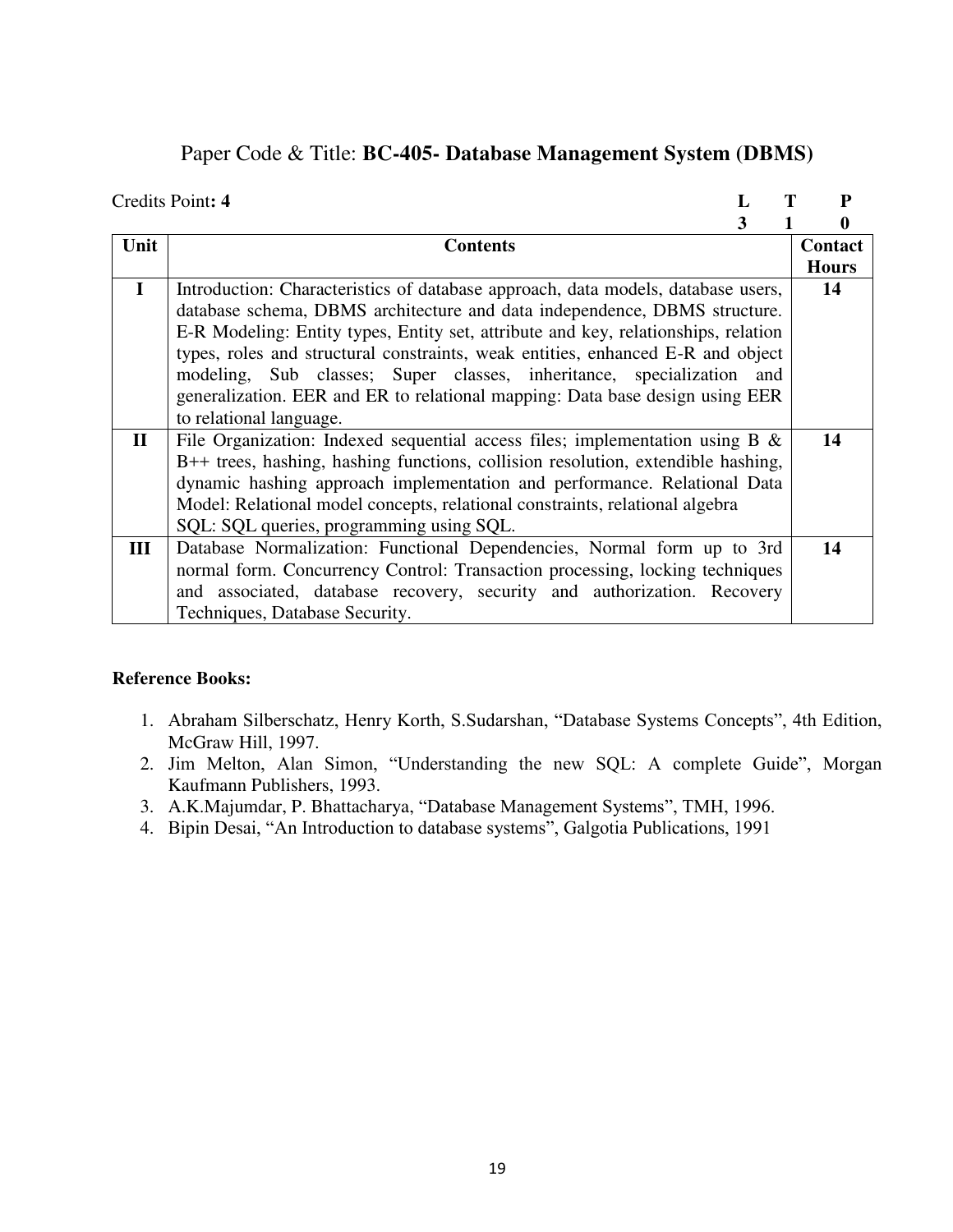### Paper Code & Title: **BC-501-Java Programming**

|               | Credits Point: 4<br>L                                                            | Т | ${\bf P}$    |
|---------------|----------------------------------------------------------------------------------|---|--------------|
|               | 3                                                                                |   | $\bf{0}$     |
| Unit          | <b>Contents</b>                                                                  |   | Contact      |
|               |                                                                                  |   | <b>Hours</b> |
| $\mathbf I$   | Internet, Connecting to Internet: Telephone, Cable, Satellite<br>Internet:       |   | 14           |
|               | connection, Choosing an ISP, Introduction to Internet services, E-Mail concepts, |   |              |
|               | Sending and Receiving secure E-Mail, Voice and Video Conferencing. Core          |   |              |
|               | Java: Introduction, Operator, Data type, Variable, Arrays, Control Statements,   |   |              |
|               | Methods & Classes, Inheritance, Package and Interface, Exception Handling,       |   |              |
|               | Multithread programming, I/O, Java Applet, String handling, Networking, Event    |   |              |
|               | handling, Introduction to AWT, AWT controls, Layout managers, Menus,             |   |              |
|               | Images, Graphics.                                                                |   |              |
| $\mathbf{II}$ | Java Swing: Creating a Swing Applet and Application, Programming using           |   | 14           |
|               | Panes, Pluggable Look and feel, Labels, Text fields, Buttons, Toggle buttons,    |   |              |
|               | Checkboxes, Radio Buttons, View ports, Scroll Panes, Scroll Bars, Lists, Combo   |   |              |
|               | box, Progress Bar, Menus and Toolbars, Layered Panes, Tabbed Panes, Split        |   |              |
|               | Panes, Layouts, Windows, Dialog Boxes, Inner frame. JDBC: The connectivity       |   |              |
|               | Model, JDBC/ODBC Bridge, (5) java.sql package, connectivity to remote            |   |              |
|               | database, Navigating through multiple rows retrieved from a database.            |   |              |
| III           | Java Beans: Application Builder tools, The bean developer kit(BDK), JAR files,   |   | 14           |
|               | Introspection, Developing a simple bean, using Bound properties, The Java        |   |              |
|               | Beans API, Session Beans, Entity Beans, Introduction to Enterprise Java beans    |   |              |
|               | (EJB), Introduction to RMI (Remote Method Invocation): A simple client-server    |   |              |
|               | application using RMI. Java Servlets: Servlet basics, Servlet API basic, Life    |   |              |
|               | cycle of a Servlet, Running Servlet, Debugging Servlets, Thread-safe Servlets,   |   |              |
|               | HTTP Redirects, Cookies, Introduction to Java Server pages (JSP).                |   |              |

- 1. Margaret Levine Young, "The Complete Reference Internet", TMH Education Pvt. Ltd.
- 2. Thampi, "Object Oriented Programming in JAVA" Wiley Dreamtech Publication.
- 3. Balagurusamy E, "Programming in JAVA", Tata Mcgraw-hill Education Pvt. Ltd.
- 4. Dustin R. Callway, "Inside Servlets", Addison Wesley.
- 5. Mark Wutica, "Java Enterprise Edition", QUE.
- 6. Steven Holzner, "Java2 Black book", Wiley Dreamtech Publication.
- 7. Liang, "Introduction to Java Programming, Comprehensive Version", Pearson Education.
- 8. Deitel and Deitel, "Java: How to Program" PHI Learning Private Limited, Delhi India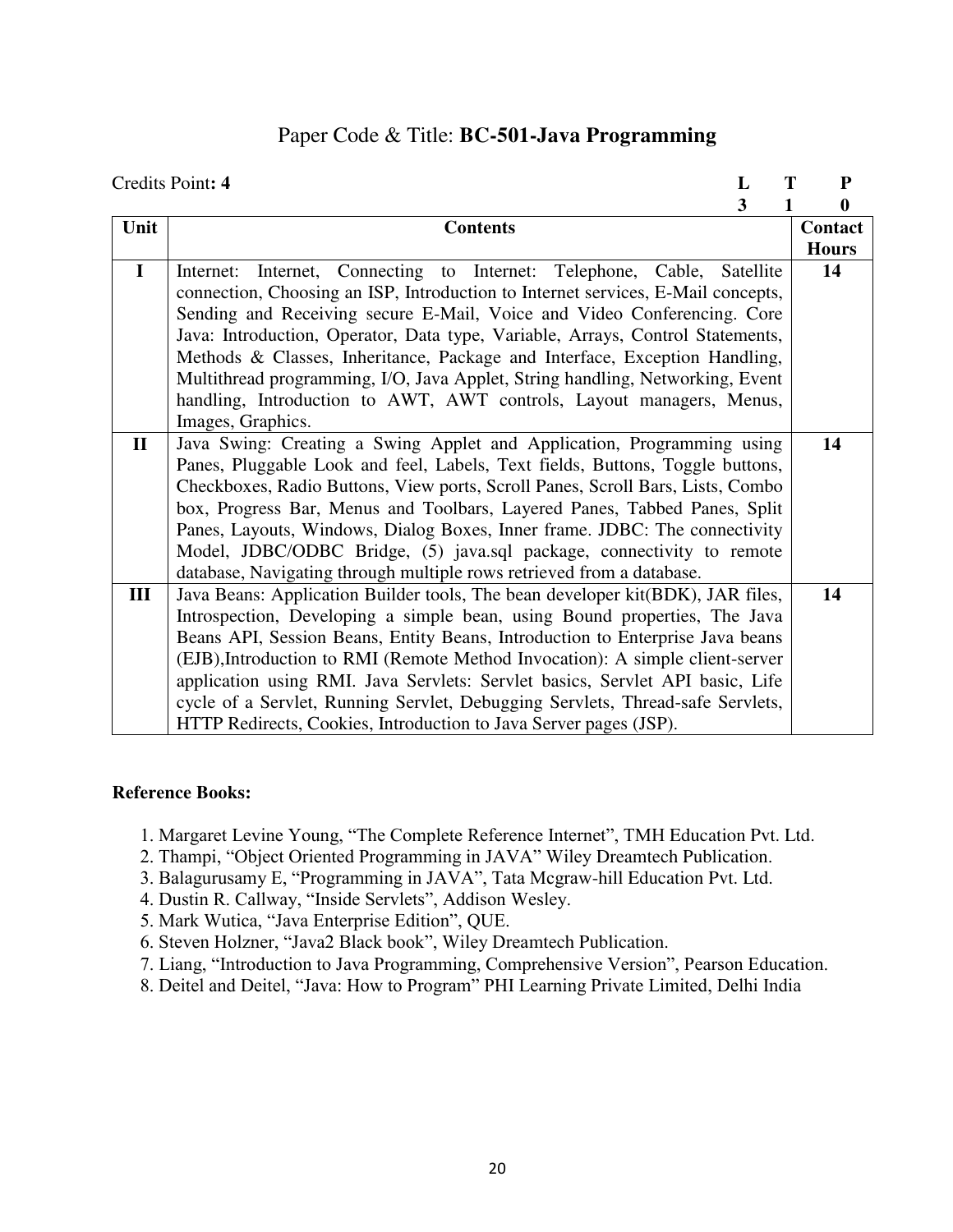## Paper Code & Title: **BC-502-Artificial Intelligence**

|              | Credits Point: 4                                                                      | P            |
|--------------|---------------------------------------------------------------------------------------|--------------|
|              | 3                                                                                     | 0            |
| Unit         | <b>Contents</b>                                                                       | Contact      |
|              |                                                                                       | <b>Hours</b> |
| $\mathbf{I}$ | Introduction: Introduction to Artificial Intelligence, Foundations and History of     | 14           |
|              | Artificial Intelligence, Applications of Artificial Intelligence, Intelligent Agents, |              |
|              | Structure of Intelligent Agents. Computer vision, Natural Language Possessing.        |              |
|              | Introduction to Search : Searching for solutions, Uniformed search strategies,        |              |
|              | Informed search strategies, Local search algorithms and optimistic problems,          |              |
|              | Adversarial Search, Search for games, Alpha - Beta pruning.                           |              |
| $\mathbf{I}$ | Knowledge Representation & Reasoning: Propositional logic, Theory of first            | 14           |
|              | order logic, Inference in First order logic, Forward & Backward chaining,             |              |
|              | Resolution, Probabilistic reasoning, Utility theory, Hidden Markov Models             |              |
|              | (HMM), Bayesian Networks. Machine Learning: Supervised and unsupervised               |              |
|              | learning, Decision trees, Statistical learning models, Learning with complete         |              |
|              | data - Naive Bayes models, Learning with hidden data - EM<br>algorithm,               |              |
|              | Reinforcement learning.                                                               |              |
| Ш            | Pattern Recognition : Introduction, Design principles of pattern recognition          | 14           |
|              | system, Statistical Pattern recognition, Parameter estimation methods - Principle     |              |
|              | Component Analysis (PCA) and Linear Discriminant Analysis (LDA),                      |              |
|              | Classification Techniques – Nearest Neighbor (NN) Rule, Bayes Classifier,             |              |
|              | Support Vector Machine (SVM), $K$ – means clustering.                                 |              |

- 1. Stuart Russell, Peter Norvig, "Artificial Intelligence A Modern Approach", Pearson Education.
- 2. Elaine Rich and Kevin Knight, "Artificial Intelligence", TMH Education Pvt. Ltd.
- 3. E. Charniak and D McDermott, "Introduction to Artificial Intelligence", Pearson Education
- 4. Dan W. Patterson, "Artificial Intelligence and Expert Systems", Prentice Hall of India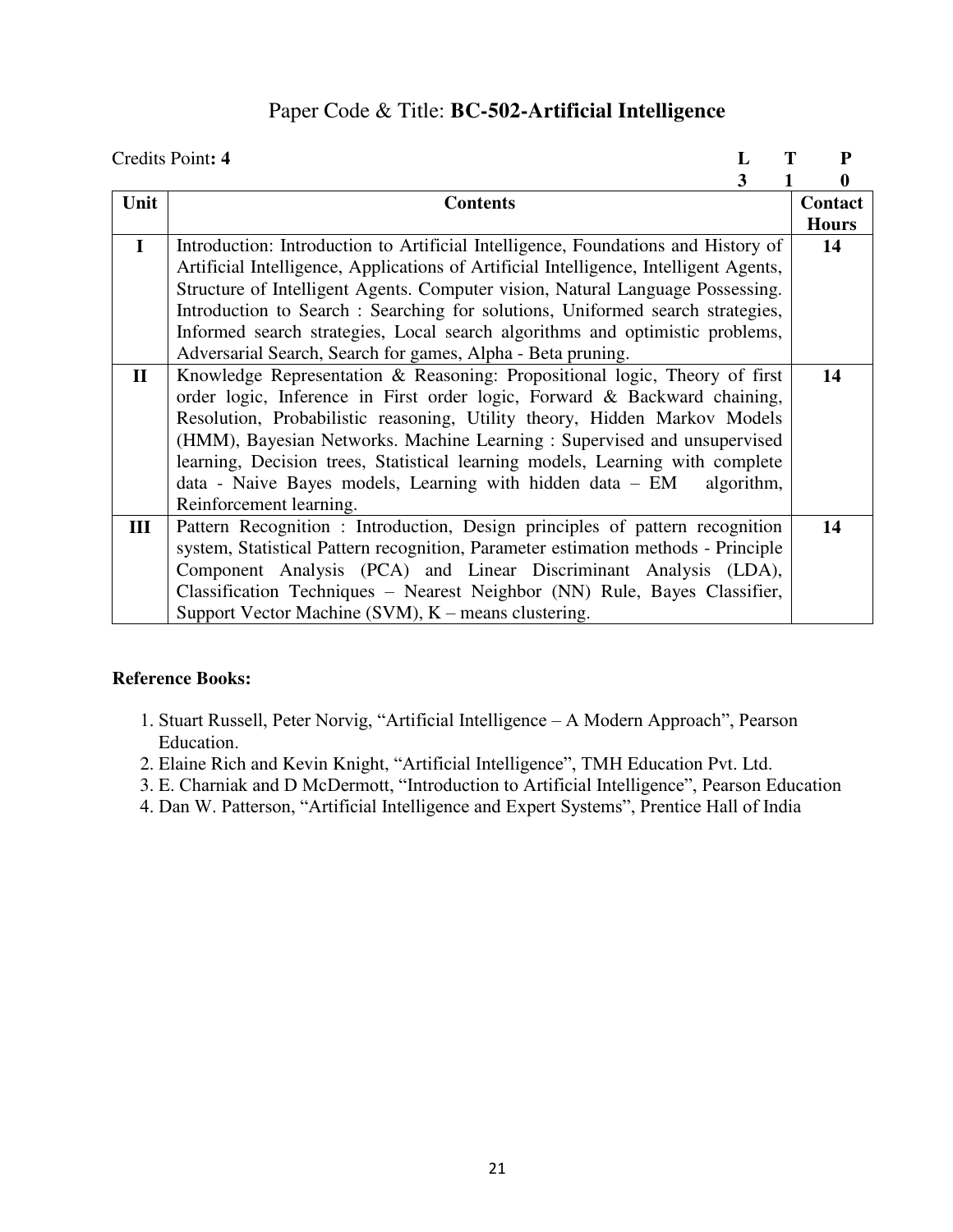### Paper Code & Title: **BC-503- Computer Graphics & Multimedia**

|              | Credits Point: 4<br>Т<br>L                                                          | ${\bf P}$      |
|--------------|-------------------------------------------------------------------------------------|----------------|
|              | $\overline{\mathbf{3}}$<br>1                                                        | $\bf{0}$       |
| Unit         | <b>Contents</b>                                                                     | <b>Contact</b> |
|              |                                                                                     | <b>Hours</b>   |
| $\mathbf I$  | Computer Graphics : definition, classification & Applications, Development of       | 14             |
|              | Hardware & Software for Computer Graphics. Display devices, Hard copy               |                |
|              | devices. Interactive Input devices, display processor, Line drawing; various        |                |
|              | algorithms and their comparison, circle generation- Bresenham's mid-point           |                |
|              | circle drawing algorithm, mid-point ellipse drawing algorithm. Attributes of        |                |
|              | output primitives, line style, color and intensity, Area filling algorithms, Scan   |                |
|              | line algorithm, boundary fill flood fill algorithm, Ant aliasing techniques. Two    |                |
|              | dimensional transformations; translation, scaling, rotation, reflection sheering,   |                |
|              | composite transformation, transformation commands, character generation.            |                |
| $\mathbf{I}$ | Viewing coordinates, Window, view port, clipping, Window to view port               | 14             |
|              | transformation, line clipping algorithm; Cohen Sutherland, polygon clipping;        |                |
|              | Sutherland hodgman algorithm, 3D clipping: normalized view volumes, view            |                |
|              | port clipping, clipping in homogeneous coordinates. Illumination model: Light       |                |
|              | sources, diffuse reflection specular reflection, reflected light, intensity levels, |                |
|              | surface shading; phong shading ground shading, color models like RGB, YIQ,          |                |
|              | CMY, HSV etc.                                                                       |                |
| III          | 3-D Viewing: Three-dimensional concepts, 3D display techniques, 3D                  | 14             |
|              | representation polygon & curved surfaces. Design of curves & surfaces- Bezier's     |                |
|              | Method, B-Spline methods, 3D transformation transition, scaling, composite          |                |
|              | transformation rotation about arbitrary axis, projections: Parallel & Perspective,  |                |
|              | Hidden surface and line removal; back face removal, depth buffer and scan line      |                |
|              | methods. Introduction to multimedia, multimedia components, multimedia              |                |
|              | hardware, SCSI, IDE, MCI, Multimedia data and file formats, RTF, TIFF, MIDI,        |                |
|              | JPEG, DIB, MPEG, Multimedia tools, presentations tools,                             |                |
|              | Authoring tools, presentations.                                                     |                |

- 1. D.Hearn and M.P. Baker "Computer Graphics" (2nd ed), PHI.
- 2. S. Harrington "Computer Graphics a Programming approach" (2nd ed) McGrawhill.
- 3. New Mann & Sprovl- "Principles of interactive computer graphics" (2nd ed) McGrawhill.
- 4. Roger S. David "Procedural Elements for Computer Graphics", McGraw Hill.
- 5. Roger S David "Mathematical Elements for Computer Graphics", McGraw Hill.
- 6. Foley & Vandan "Computer Graphics Principles & Practice in "C" "Addision Wesly.
- 7. Tay Vaugham " Multimedia Making it Work" 5th Ed. 2001, Tata McGraw Hill.
- 8. Prabhat K. Andleigh & Kiran Thakur "Multimedia System Design", PHI
- 9. Drew, "Fundamentals of Multimedia", Pearsons.
- 10. Nigel Chapman, J. Chapman "Digital Multimedia" Wiley India.